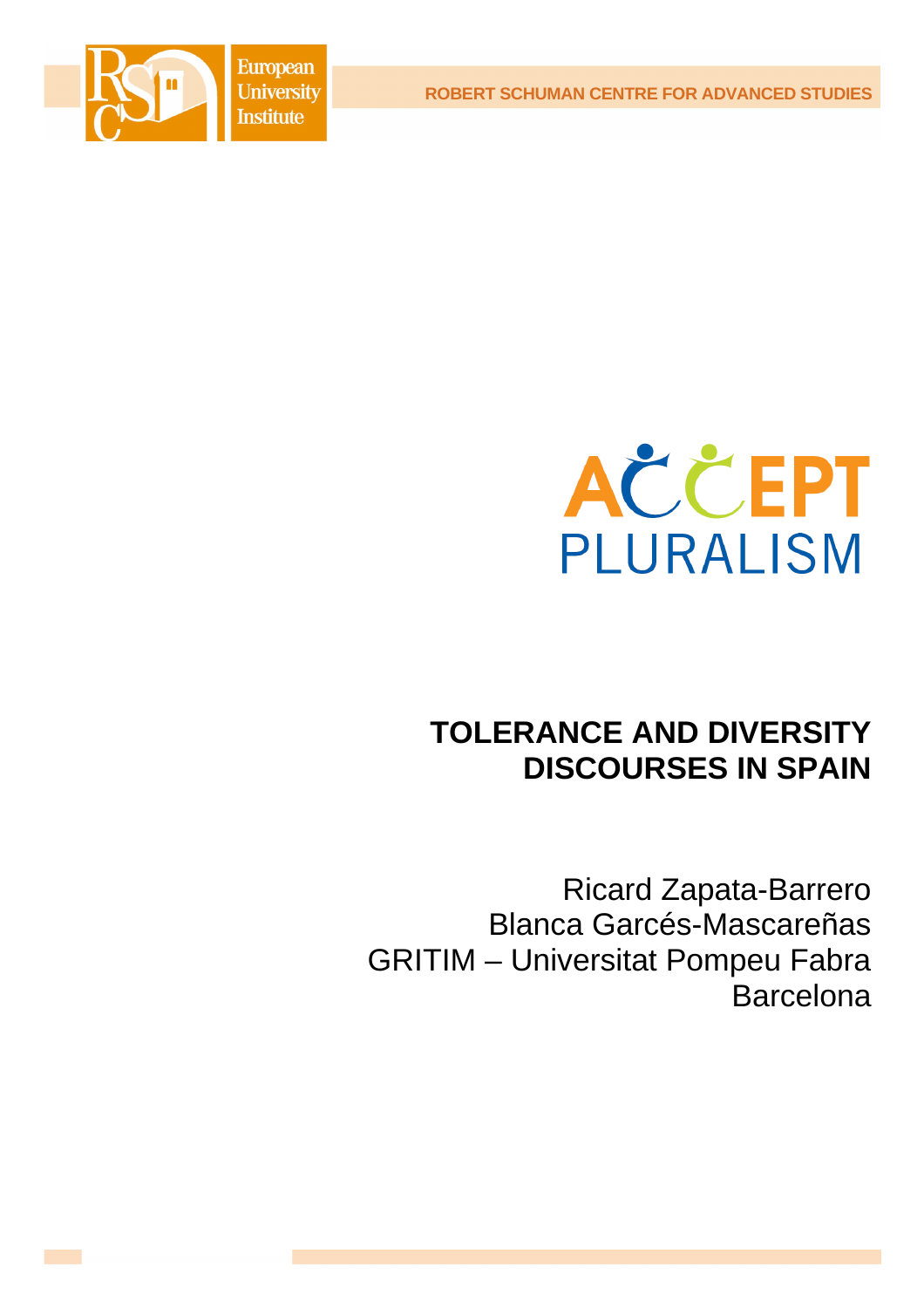#### **EUROPEAN UNIVERSITY INSTITUTE, FLORENCE**

#### **ROBERT SCHUMAN CENTRE FOR ADVANCED STUDIES**



**Funded under Socio-economic Sciences & Humanities** 

## **Tolerance and Diversity in Spain**

## **RICARD ZAPATA-BARRERO**

**BLANCA GARCÉS-MASCAREÑAS**

**GRITIM UNIVERSITAT POMPEU FABRA**

## **Work Package 1 – Overview of National Discourses on Tolerance and Cultural Diversity**

**D1.1 Country Reports on Tolerance and Cultural Diversity Discourses**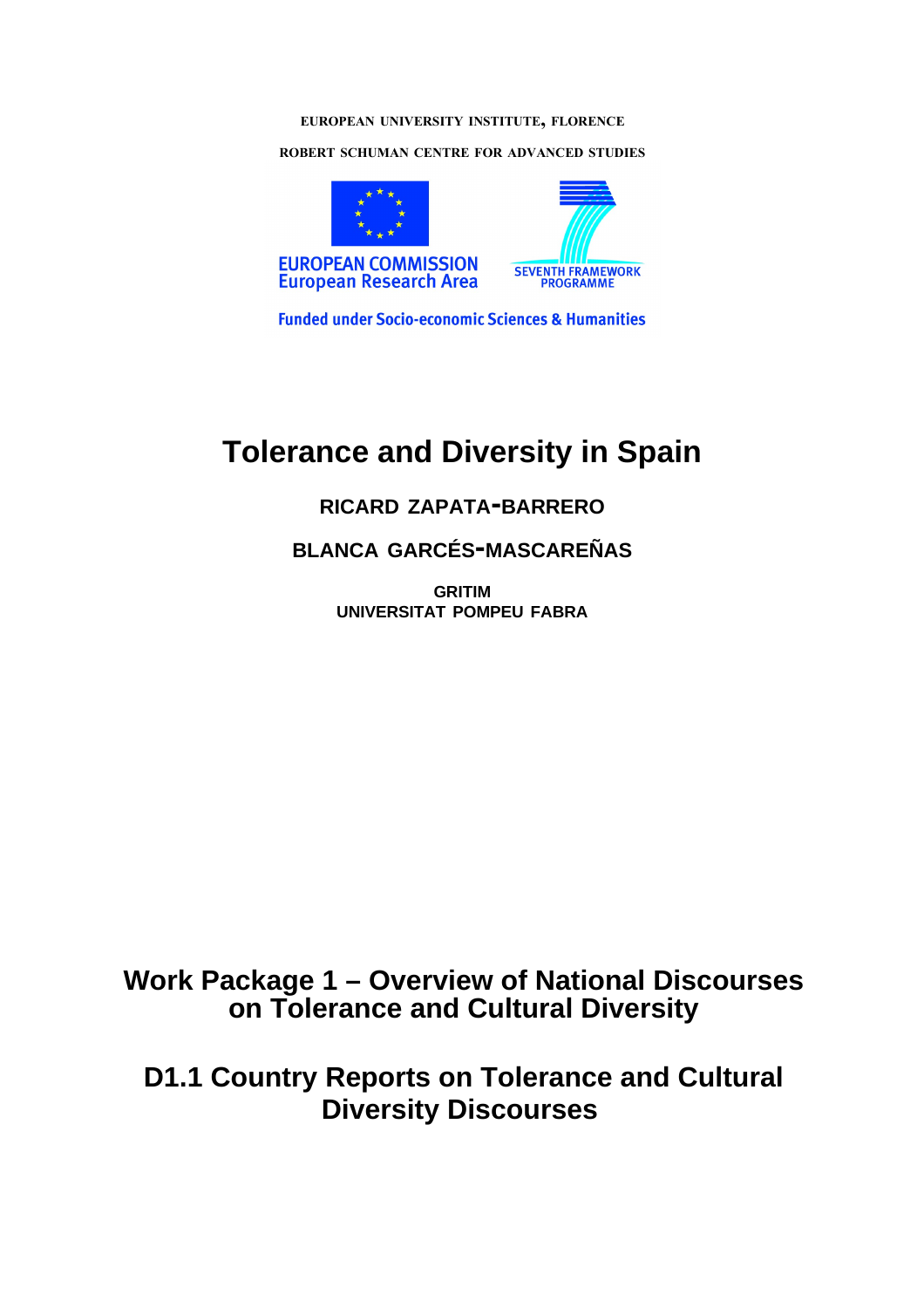#### © 2011 Ricard Zapata-Barrero & Blanca Garcés-Mascareñas

This text may be downloaded only for personal research purposes. Additional reproduction for other purposes, whether in hard copies or electronically, requires the consent of the author(s), editor(s). If cited or quoted, reference should be made to the full name of the author(s), editor(s), the title, the working paper, or other series, the year and the publisher.

> Published by the European University Institute Robert Schuman Centre for Advanced Studies ACCEPT PLURALISM 7th Framework Programme Project Via dei Roccettini 9 50014 San Domenico di Fiesole - Italy

> > www.accept-pluralism.eu www.eui.eu/RSCAS/

Available from the EUI institutional repository CADMUS cadmus.eui.eu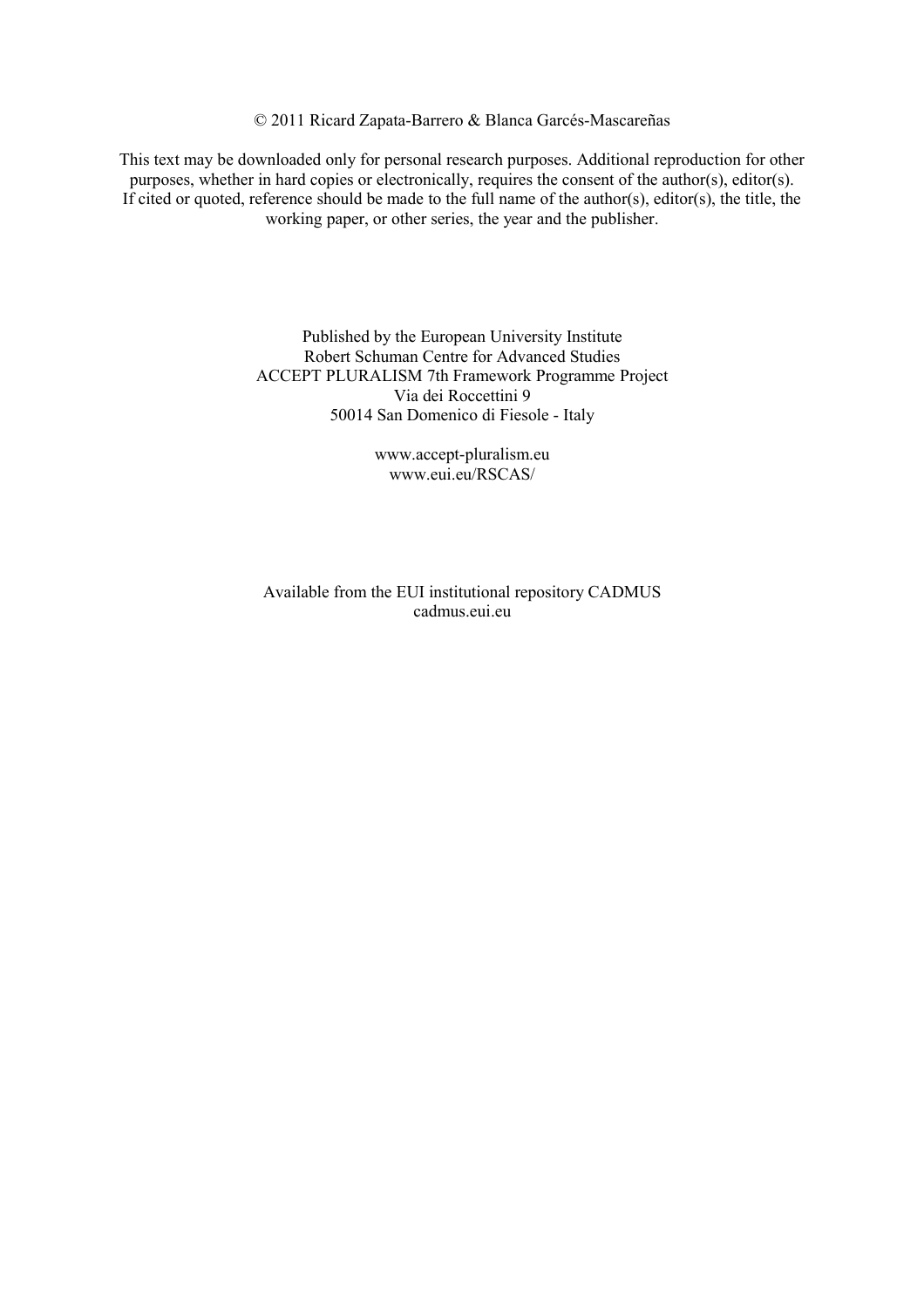#### **Tolerance, Pluralism and Social Cohesion: Responding to the Challenges of the 21st Century in Europe (ACCEPT PLURALISM)**

**ACCEPT PLURALISM** is a Research Project, funded by the European Commission under the Seventh Framework Programme. The project aims to investigate whether European societies have become more or less tolerant during the past 20 years. In particular, the project aims to clarify: (a) how is tolerance defined conceptually, (b) how it is codified in norms, institutional arrangements, public policies but also social practices, (c) how tolerance can be measured and how the degree of tolerance of a society across time or of several countries at the same time can be compared (whose tolerance, who is tolerated, and what if degrees of tolerance vary with reference to different minority groups). The ACCEPT PLURALISM consortium reviews critically past empirical research and the scholarly theoretical literature on the topic, and conducts original empirical research on key events of national and European relevance that thematise different understandings and practices of tolerance. Bringing together empirical and theoretical findings, ACCEPT PLURALISM generates a State of the Art Report on Tolerance and Cultural Diversity in Europe targeting policy makers, NGOs and practitioners, a Handbook on Ideas of Tolerance and Cultural Diversity in Europe aimed to be used at upper high school level and with local/national policy makers, a Tolerance Indicators' Toolkit where qualitative and quantitative indicators may be used to score each country's performance on tolerating cultural diversity, and a book on Tolerance, Pluralism and Cultural Diversity in Europe, mainly aimed to an academic readership. The ACCEPT PLULARISM consortium is formed by 17 partner institutions covering 15 EU countries. The project is hosted by the Robert Schuman Centre for Advanced Studies and co-ordinated by Prof. Anna Triandafyllidou ([anna.triandafyllidou@eui.eu](mailto:anna.triandafyllidou@eui.eu)).

The EUI and the RSCAS are not responsible for the opinion expressed by the author(s)

**GRITIM** – Grupo de Investigación Interdisciplinario sobre Inmigración, in English Interdisciplinary Research Group in Immigration (Universitat Pompeu Fabra, UPF) – is a multi-departmental group led by Professor Ricard Zapata-Barrero and made up of researchers from different disciplines interested in aspects of innovation in research and management of change processes arising from human mobility and immigration.

**Ricard Zapata-Barrero** is associate professor of political theory at the Department of Political and Social Sciences. His main lines of research deal with contemporary issues of liberal democracy in contexts of diversity, especially the relationship between democracy, citizenship and immigration. He is Director of the GRITIM (Interdisciplinary Research Group on Immigration) and the Master Programme on immigration management at UPF.

**Blanca Garcés-Mascareñas** is postdoc researcher at GRITIM-Universitat Pompeu Fabra in Barcelona. Since 2010 she holds a PhD cum laude in Political Sciences from the Institute for Migration and Ethnic Studies (University of Amsterdam).

#### **Contact details:**

Prof. Ricard Zapata-Barrero Universitat Pompeu Fabra, Department of Political and Social Sciences c/ Trias Fargas 25-27 08005 Barcelona, Spain Telf: + 34 93 542 22 56

E-mail: [ricard.zapata@upf.edu](mailto:ricard.zapata@upf.edu) <http://www.upf.edu/gritim/> and<http://dcpis.upf.edu/~ricard-zapata/>

[http://ec.europa.eu/research/social-sciences/index\\_en.htm](http://ec.europa.eu/research/social-sciences/index_en.htm) [http://cordis.europa.eu/fp7/cooperation/socio-economic\\_en.html](http://cordis.europa.eu/fp7/cooperation/socio-economic_en.html)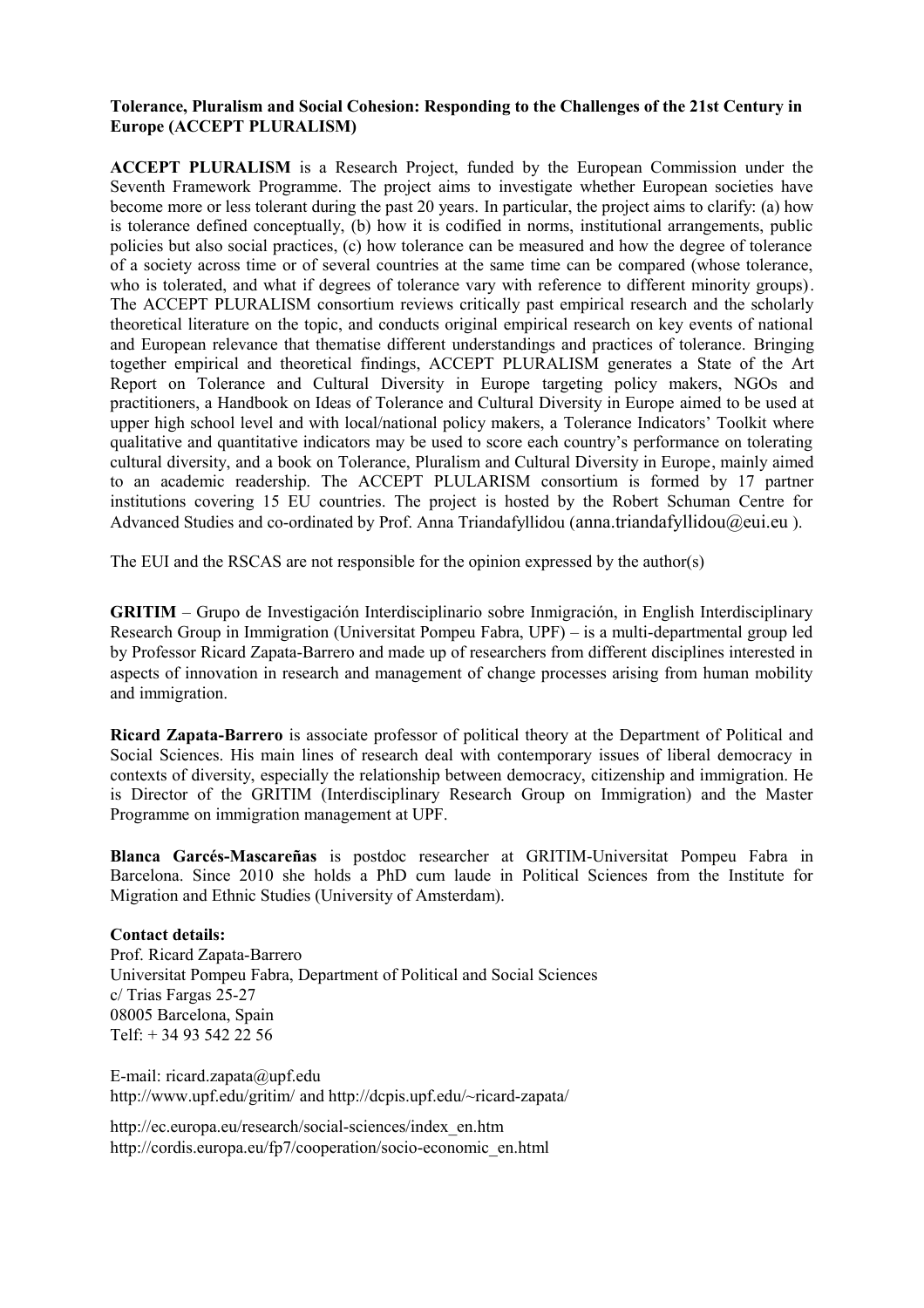#### **Summary**

In this report on tolerance and diversity in Spain, we first examine the main factors that have determined the development of the predominant conception of Spanish identity and its impact on the accommodation of diversity. Second, we outline the immigrant minority groups and briefly identify the main diversity challenges. These diversity challenges are analysed in terms of categories rather than groups as this allows us to: a) establish a clear link between national identity and diversity challenges; b) focus on the conflict itself and particularly on those issues/practices under discussion; and c) consider diversity in a broader sense, including debates on national cultural and linguistic diversity. Third, we consider how tolerance has been thematised in the Spanish case. We aim to understand which diversity-related conflicts have been understood in terms of 'tolerance' and which ones as issues of equality, respect, recognition or accommodation. Finally, we highlight the main distinctive features of the Spanish case from a comparative European perspective in the conclusions.

## **Keywords**

Tolerance, diversity, immigration, Spain, multi-nationality, religion, language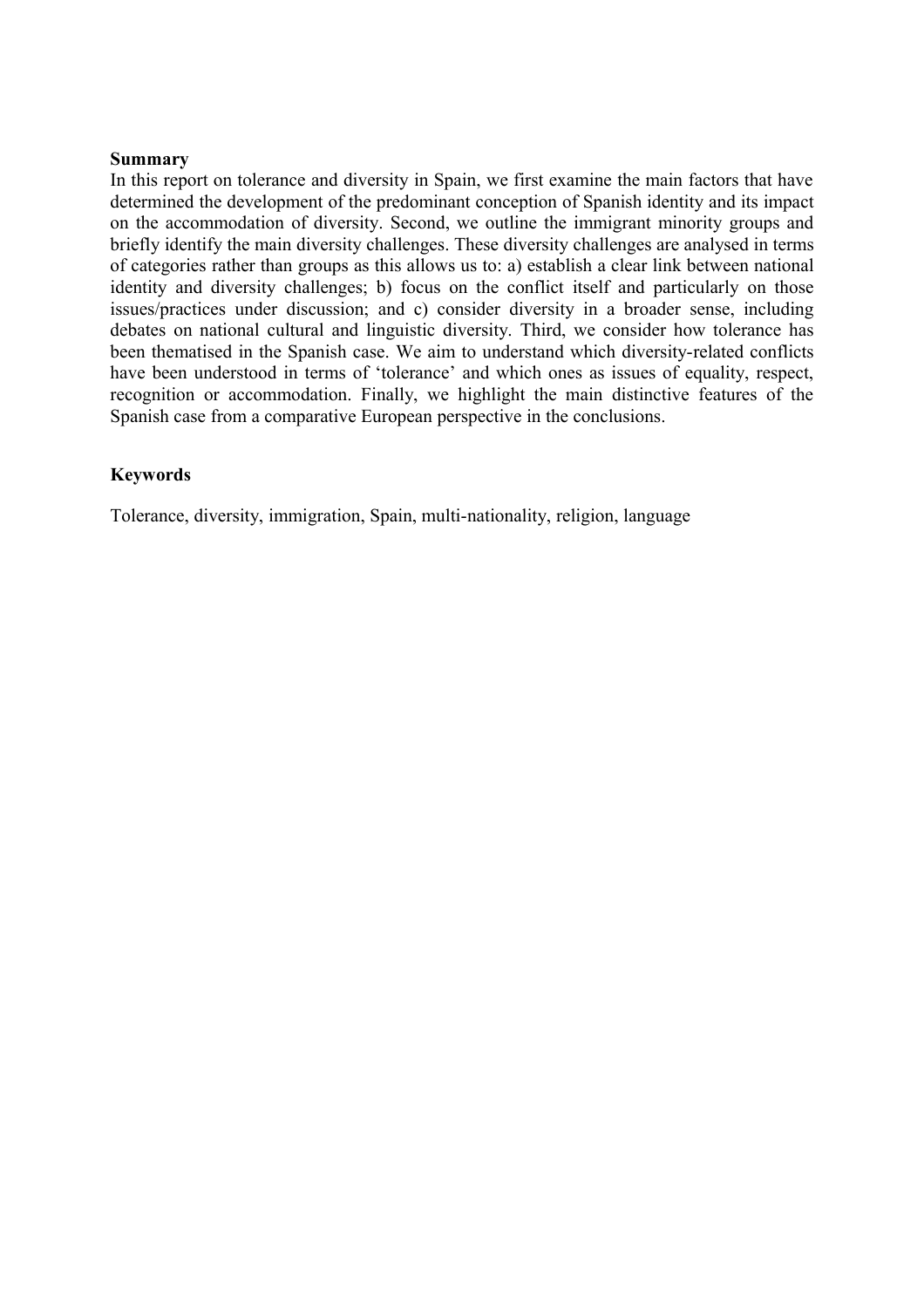## **Table of Contents**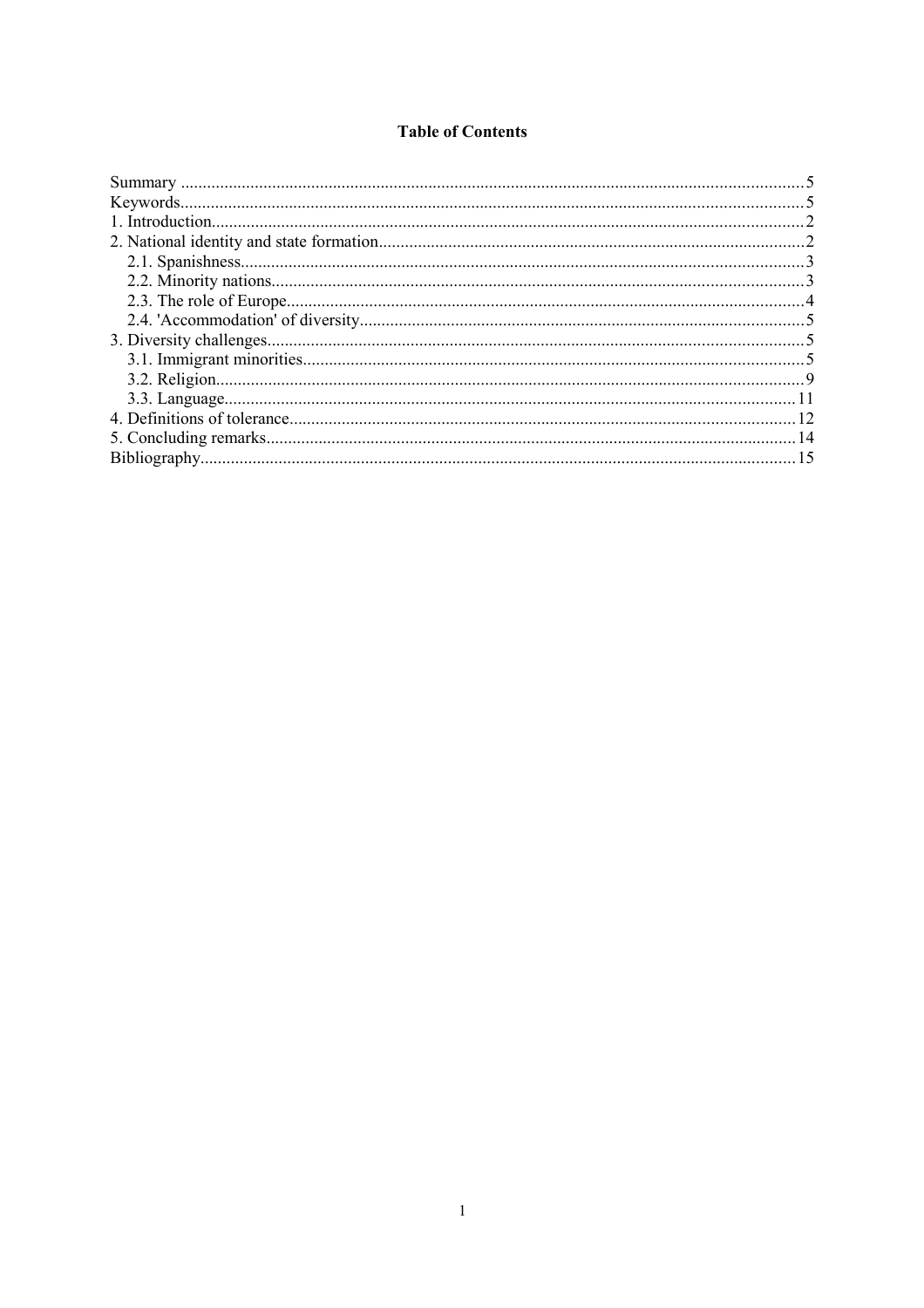## **1. Introduction**

Spain is often characterised as one of Europe's countries of new immigration and one of the countries representing the so-called Mediterranean model. Although there is no consensus on the exact meaning of this label, Spain shares a number of trends with other Southern European countries such as Italy, Greece and Portugal. First, all these countries have changed from being regions of emigration to receiving significant migration flows and having a percentage of immigrants in relation to their total population comparable to those of Northern European countries. In Spain, the number of foreign residents increased from 250,000 (0.75 per cent of the total population) in 1985 to 900,000 (2.18 per cent) in 2000, 1.3 million (3.10 per cent) in 2002, 3 million (6.7 per cent) in 2006 and 4.8 million (more than 10 per cent) in 2010 (Spanish Ministry of Labour and Immigration, 2010).

Second, in most Southern European countries huge foreign labour demands in the last twenty years have been combined with rather restrictive or non-working admission policies, which led to a model of irregular migration with frequent regularisation programmes. Although keeping count of the number of irregular immigrants is always an impossible task, it can be said that most foreign residents in Spain have been irregular at least once. For example, at the end of 2000, regularisation papers accounted for two out of three residence permits then in force (Izquierdo, 2006: 74). In absolute terms, the periodical regularisation initiatives (1986, 1991, 1996, 2000, 2001 and 2005) have given some idea of the growing numbers of irregular immigrants.

Despite all these similarities, there are also significant differences. The first relevant difference is in terms of national identity. As we will see, the multi-national character of the Spanish state influences how national identity is conceptualised and how immigration is perceived and accommodated. Another relevant difference concerns the discourses on immigration. In general terms, public perceptions of immigration are much more positive in Spain than in Italy or Greece. This has been accompanied by a policy discourse that enhances cultural difference and presents integration as a bi-directional process rather than as a unidirectional path towards assimilation into the dominant culture.

This report focuses on three main issues. First, we examine the main factors that have determined the development of the predominant conception of Spanish identity and its impact on the accommodation of diversity. Second, we outline the main immigrant minority groups and briefly identify the main diversity challenges. Diversity challenges are analysed in terms of categories rather than groups as this allows us to: a) establish a clear link between national identity and diversity challenges; b) focus on the conflict itself and particularly on those issues/practices under discussion; and c) look at diversity in a broader sense, including debates on national cultural and linguistic diversity. Third, we consider how tolerance has been thematised in the Spanish case. We aim to understand which diversity-related conflicts have been understood in terms of 'tolerance' and which ones as issues of equality, respect, recognition or accommodation. Finally, we highlight the main distinctive features of the Spanish case from a comparative European perspective in the conclusions.

## **2. National identity and state formation**

In this chapter, we identify the two main markers of Spanish identity from a historical perspective: language and religion. We then consider how immigration has been perceived as a challenge to linguistic and cultural (national) diversity. In the following section, the focus shifts to the role played by Europe in understanding immigration and the formulation of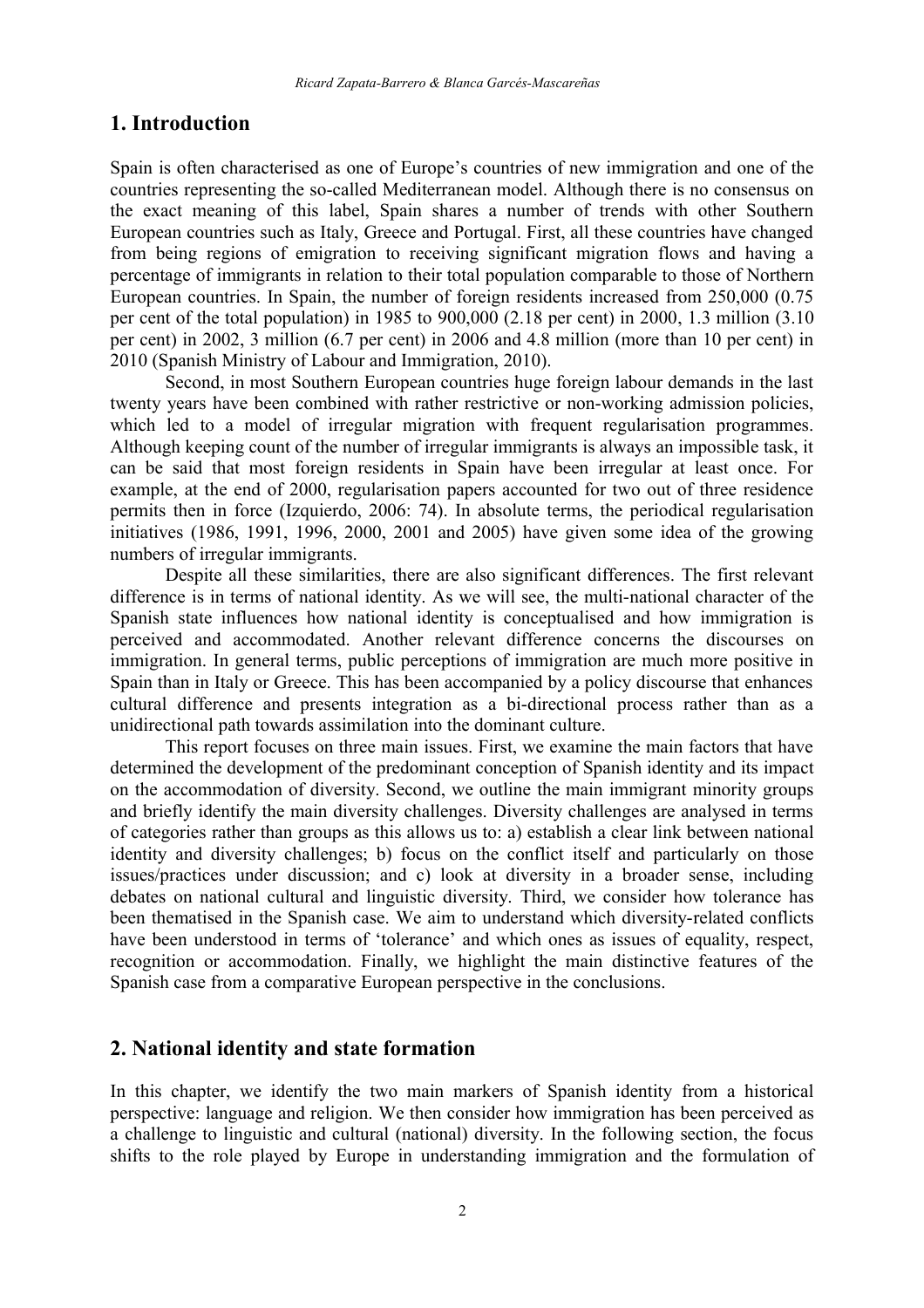immigration policies in Spain. Finally, we briefly examine the definition of integration and the predominant discourse of interculturality.

### **2.1. Spanishness**

Language (Spanish) and religion (Catholicism) have often been presented as the main pillars of Spanish identity or *Spanishness*. This discourse of identity has created a strong narrative of similarity and difference: similarity in terms of those who speak Spanish and profess Catholicism, originally meaning Castilians and subsequently Latin Americans and Spaniards in general; and difference regarding those who either do not speak Spanish or profess other religions.

Spanish identity was initially codified in the late fifteen century, and above all in the symbolic year of 1492, when the Sephardic Jews, Muslims and Gypsies were expelled and Castile officially began the conquest of America and what could be called the global expansion of Spanish Catholicism and Messianism. The politics of the so-called Catholic Monarchs has many elements of what we would today refer to as *ethnic cleansing* (Zapata-Barrero, 2006: 146). Islam has historically been excluded from the formation of the Spanish identity in which a Christian 'us' has been juxtaposed to an Islamic 'other' (Martín-Muñoz, 1996: 14).

The term *Hispanidad* was coined in the early twentieth century to counterbalance the loss of Spain's last colonies (Cuba, Puerto Rico and the Philippines) by emphasising the cultural proximity and historical ties between the newly independent Latin American countries and Spain. In the mid-twentieth century, it was taken up again by Franco's dictatorship 'precisely to comprise the whole Spanish area of influence, designating a linguistic (Spanish) and religious (Catholic) community and creating a sense of belonging, excluding non-Spanish speakers, atheists and Muslims' (Zapata-Barrero, 2006: 148). The political Francoist argument '*habla cristiano*' (speak Christian) is a clear example of how the regime fostered an ambiguity between Spanish (the language) and Christianity (the religion) in order to build a culturally homogeneous society and exclude any sort of diversity.

The Spanish Constitution (1978), which emerged from the Transition period (1975-78) after almost forty years of Franco's dictatorship, left aspects linked to religion and linguistic and national pluralism unresolved. For instance, the Catholic Church still has some degree of control over cultural hegemony in the educational system, and is actively opposing government decisions related to 'education for citizenship', which recognise homosexual marriages, amongst other disputed topics. The difficulty of multinational recognition in the social and political debate is another example of an unresolved issue concerning national pluralism in Spain.

## **2.2. Minority nations**

Despite the construction of a Spanish identity in the nineteenth and twentieth centuries, Spain has to a great extent remained a multinational country (see Gagnon and Tully 2001, Máiz and Requejo 2005, Requejo 2005) composed of at least three major historical minority nations with their own languages: Galician, Basque and Catalan. While these languages were forbidden or reduced to folklore status during the Franco dictatorship (1939-1975), they were finally recognised by the Spanish Constitution in 1978. Moreover, the Spanish democratisation and constitutional process led to a gradual decentralisation with a differential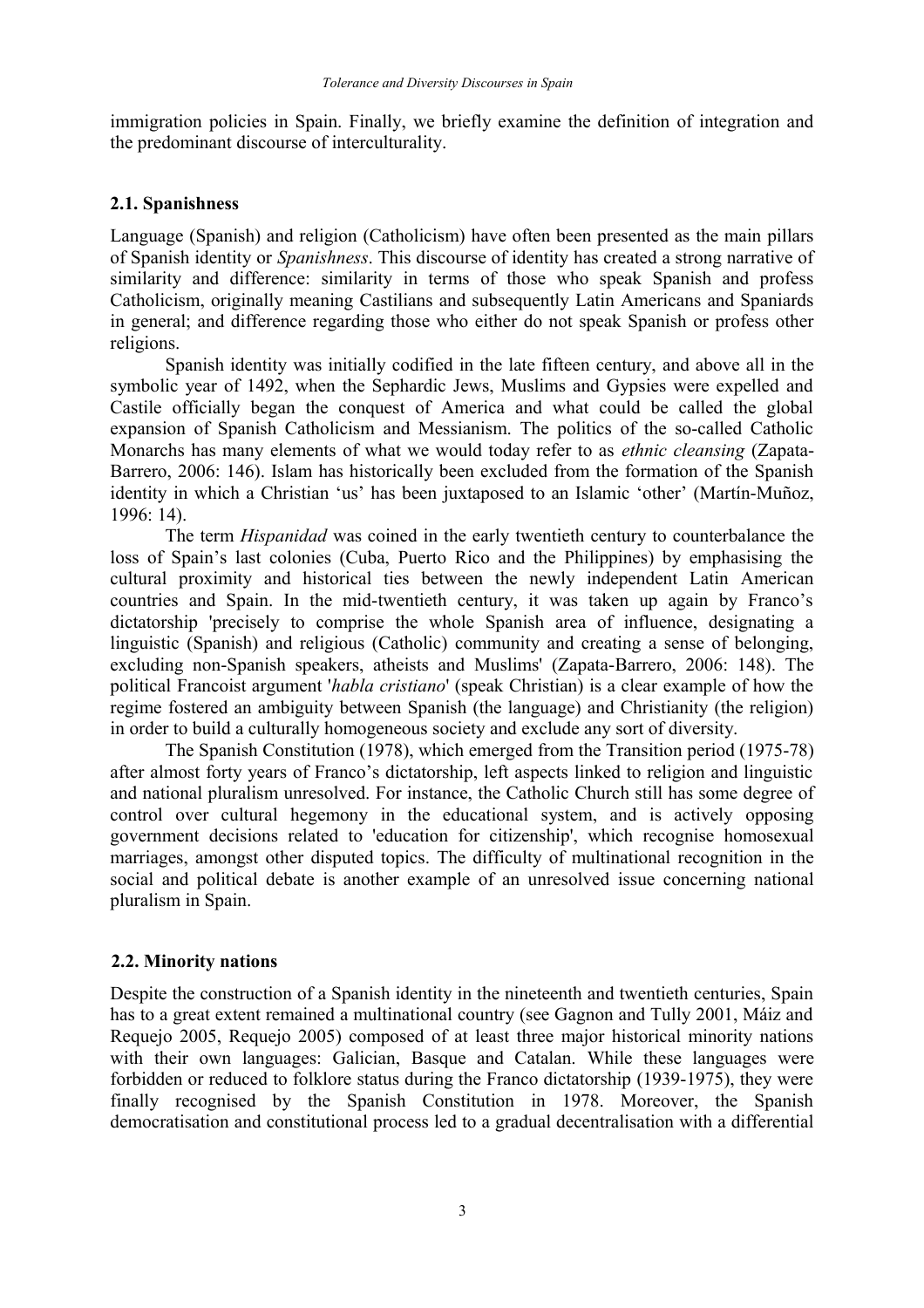treatment for minority nations and the recognition of specific rights for historic 'nationalities' (Nagel, 2006).

In this context, immigration has often been perceived as a challenge to linguistic and cultural diversity. The conceptualisation of immigration as a threat to minority nations started at the beginning of the twentieth century, when regions such as Catalonia or the Basque Country witnessed important flows of immigration from elsewhere in Spain. Though Spaniards, these migrants were perceived as foreigners in linguistic and cultural terms. As a consequence, their arrival generated a major social, political and ideological debate on its impact on national identity and the difficulties arising from their integration (Calvo and Vega, 1978). Indeed, a similar debate emerged in the 1990s and 2000s, when on this occasion, the arrival of international migrants was seen as a challenge to linguistic and cultural diversity.

These debates on immigration have also acted as a battlefield for the continuous redefinition of the contours of national identities. As analysed by Gil Araújo (2009: 234-240), the immigration of the 1950s and 1960s led to a redefinition of the meaning of 'being Catalan' as 'living and working in Catalonia' or 'wanting to be Catalan'. With the end of the Franco dictatorship and the democratisation process, language became the main marker of Catalan identity. This is clearly illustrated by the Catalan Citizenship and Immigration Plan (2005-2008) and the National Pact on Immigration (2009): while citizenship rights are linked to local residence (registration on the municipal census or *el padrón*), integration is now more than ever associated with speaking Catalan.

#### **2.3. The role of Europe**

It was not until Spain joined the European Economic Community (EEC) in 1985 that the need to unify and give legal status of law to the various regulations, decrees and bilateral agreements on immigration arose. This need was resolved a few months later with the urgent enactment of the *Ley Orgánica de Extranjería* (LOE – Organic Law on Foreigners), which made the entry of foreigners and their residence and access to the labour market subject to regulation. This change was particularly important for immigrants from Latin America, the Philippines and Equatorial Guinea, who had not needed a work permit to work in Spain until the enactment of the new law (Izquierdo, 1989: 47).

This thickening of borders for those 'privileged foreigners' coming from the former Spanish colonies continued more than a decade later with the extension of visa requirements for most Latin American citizens. While politicians and intellectuals from these countries protested by pleading historic ties of solidarity with Spain, the imposition of the visa was ushered in under the pretext of the need for a common European policy. In this regard, Europe was crucial not only as a factor pushing towards more restrictive immigration policies but also 'as a way of diluting blame by attributing responsibility to Brussels for a measure that was strongly criticised both in Spain and in the Americas' (Moreno Fuentes, 2005: 116).

Simultaneously, the regulations that followed the LOE in the EU context introduced preferential treatment for EU citizens and their families who unlike non-EU citizens, enjoyed freedom of circulation and the right to engage in economic activity regardless of their national employment situation. The result was the emergence of a new category of privileged foreigners (EU citizens) as opposed to the newly defined 'rest' (non-EU citizens). Interestingly, as the frontier of the European Union extended eastwards to include most of the Eastern European countries, this category of 'privileged foreigners' also expanded. For instance, when Romania and Bulgaria joined the EU in January 2007, the legal situation of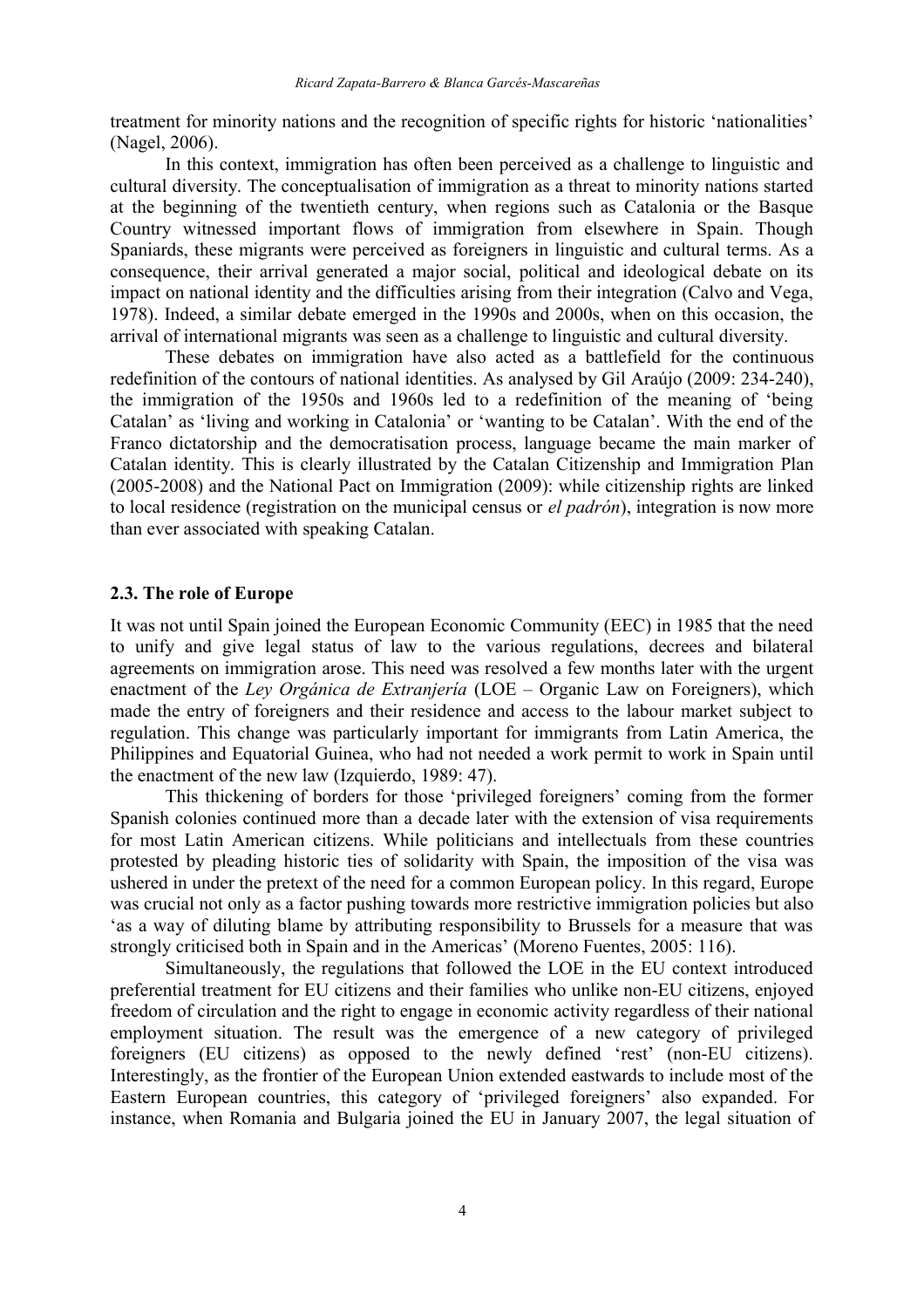their citizens living and working in Spain – many of them in an irregular situation – changed overnight.

### **2.4. 'Accommodation' of diversity**

Although Spain is a laboratory of diversities, there is very little policy discourse on immigration and identity (Zapata-Barrero 2009: 119). Indeed, analysis of the parliamentary debates and the political parties' declarations suggests a shared tacit fear of talking about immigration in identity terms. This may be explained by the fact that identity is an unsolved and incomplete question in Spain (Zapata-Barrero, 2010: 413). To talk about multiculturality would necessarily mean talking about multinationality. In other words, talking about 'who is Spanish' and who is not would mean beginning an unclear and politically undesirable debate about 'what it means to be Spanish'.

The avoidance of debates around immigration and identity at Spanish national level to date has had two main implications. First, this kind of debate has only taken place at the level of the historic autonomous communities (particularly in Catalonia). As seen in the previous section, this is where immigration is discussed as a political identity problem. Second, diversity is managed not on the basis of established and preconceived ideas – such as French republicanism or British multiculturalism – but rather by induction, taking into account questions and answers generated by the practice of governance of diversity linked to immigration. This pragmatism or 'practical philosophy', as defined by Zapata-Barrero (2010: 412), leads to a problem-driven policy (2010: 426).

While there is hardly any debate around immigration and identity at the national level, integration is often defined in policy documents and by administrations at various levels, politicians and stakeholders as a bi-directional process based on the concept of *convivencia intercultural.* As a key concept in the Strategic Plan of Citizenship and Integration (2007- 2010), *convivencia* is used as synonym for integration, and literally means 'living together,' and *interculturalidad* is defined as a mechanism for interaction between persons from different origins and cultures that leads to the positive valuation and respect of cultural diversity. *Convivencia intercultural* therefore means living together under conditions of solidarity, tolerance, respect and recognition of cultural, religious and ethnic differences (Zapata-Barrero, 2011a).

## **3. Diversity challenges**

In this chapter, we first outline the major immigrant minority groups in Spain, by highlighting their main features and identifying the main key challenging events regarding their presence in Spain. Second, we examine the main debates on diversity. Since Spanish identity has been constructed on the basis of language and religion, it is no surprise that the main debates emerged around these two categories. Note that while conflicts around religion could be characterised as social conflicts, those around language are of an eminently political nature.

## **3.1. Immigrant minorities**

There were 4,744,169 foreign residents in Spain in June 2010, accounting for more than 10 per cent of the Spanish population. Most foreign residents come from other EU countries (39 per cent), Iberoamerica (29.9 per cent), Africa (20 per cent), Asia (6 per cent), non-EU European countries (3 per cent) and North America (0.4 per cent). The largest national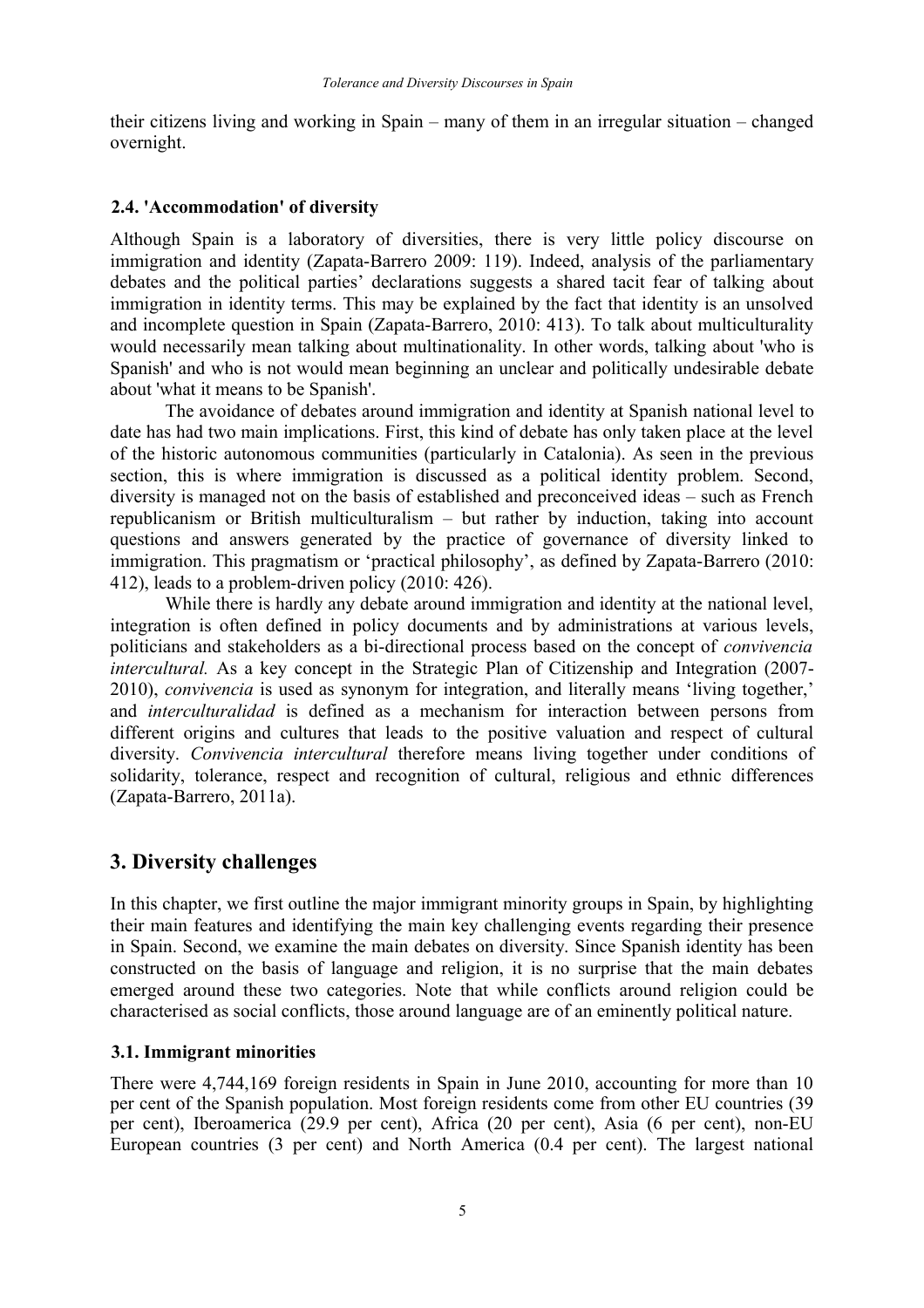immigrant groups are Romanians, Moroccans, Ecuadorians, Colombians, British, Italians, Bulgarians, Chinese, Peruvians and Portuguese (see Table 1) (Spanish Ministry of Labour and Immigration, 2010).

| Country of origin  | <b>Absolute numbers</b> | Percentage |
|--------------------|-------------------------|------------|
| Romania            | 793,205                 | 16.72      |
| Morocco            | 758,900                 | 16         |
| Ecuador            | 382,129                 | 8.06       |
| Colombia           | 264,075                 | 5.57       |
| United Kingdom     | 225,391                 | 4.75       |
| Italy              | 163,763                 | 3.45       |
| Bulgaria           | 154,353                 | 3.25       |
| China              | 152,853                 | 3.22       |
| Peru               | 138,478                 | 3.12       |
| Portugal           | 129,756                 | 2.92       |
| Bolivia            | 116,178                 | 2.45       |
| Germany            | 113,570                 | 2.39       |
| France             | 89,410                  | 1.89       |
| Argentina          | 89,201                  | 1.88       |
| Dominican Republic | 85,831                  | 1.81       |
| Other countries    | 1,086,050               | 22.90      |

**Table 1:** Largest national immigrant groups (absolute numbers and percentages) (6/2010)

*Source*: Observatorio Permanente de la Inmigración, 2/2010

**Romanians:** there were 793,205 Romanian citizens in Spain in 2010. Most of them arrived in Spain after 2000. While in 2006 there were 211,325 Romanians living regularly in Spain, in 2007 this amount increased to 603,889 (Ministry of the Interior 2006: 154; 2007: 189). This growth cannot be explained by an increase in the migratory flows but rather by the fact that when Romania joined the EU in 2007, those living and working irregularly in Spain became EU citizens and were therefore automatically 'regularised'.

In April 2010 the right-wing party Partido Popular (PP) in Badalona – a town near Barcelona – published a pamphlet stating '*We don't want Romanians*'. Its leader Xavier García Albiol subsequently clarified that they were referring to Romanian Gypsies and added that they were a 'plague' and that 'they came exclusively to relinquish', associating them with 'insecurity', 'dirt' and 'criminality'. These statements were criticised by all political parties, including the representatives of the Partido Popular at regional level, the Romanian embassy and Gypsy associations. Interestingly, the (indigenous) Gypsy association in Badalona supported the pamphlet. Some months later, during the expulsions of Romanian gypsies in France, García Albiol organised a visit in Badalona with Marie-Thérèse Sanchez-Schmid – a EP deputy for Sarkozy's UPM party – arguing that the situation in Badalona was much worse than that in France.

**Moroccans:** Moroccan citizens in Spain are almost as numerous as Romanians (see Table 1). Their number has doubled several times in recent years, and was around 200,000 in 2000, 400,000 in 2004, 650,000 in 2007 and 760,000 in 2010 (Spanish Ministry of Labour and Immigration, 2010). Despite their proximity in both geographic and cultural terms, Moroccans have often been seen as *the* 'problematic' migrants. Zapata-Barrero (2006: 145) argues that this is not exactly Islamophobia or religious/cultural racism but Maurophobia (phobia of Moors). The historical iconography of the Moors, and the opposition between Moors and Christians, started with the *Reconquista* and intensified from the sixteenth century onwards, becoming particularly acute in the nineteenth century with the African War of 1860.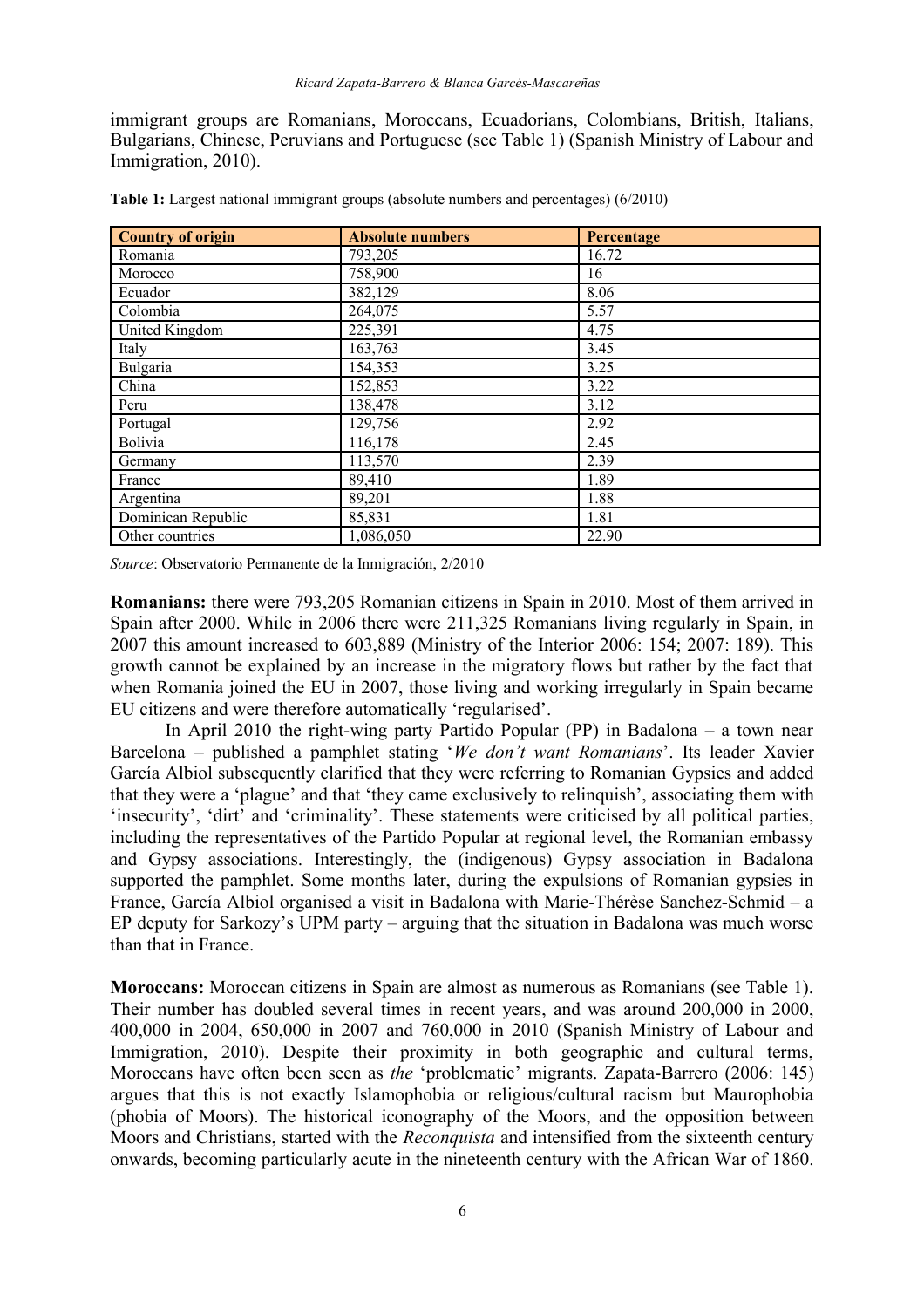Finally, the outbreak of the Civil War led to the bipolarisation of the image of Moroccans. While republicans, socialists, communists and anarchists and peripheral nationalists depicted the Moroccans enlisted in Franco's armies as 'cruel' and 'mercenary', Francoists gave the respectful and paternalistic image of the Moroccan official status (Zapata-Barrero, 2006: 146).

The three-day campaign of violence against Moroccan immigrants in El Ejido – a market-gardening town in south-eastern Spain – in February 2000 shows how this historical racism has sometimes led to obvious conflict. In this case, the murder of a young Spanish woman by a mentally disturbed Moroccan (who had been refused admittance to a health centre shortly before) led to the persecution of Moroccans, who demonstrated and went on strike for several days immediately afterwards. This process concluded with the 'El Ejido Agreement', according to which the various government bodies undertook to ensure better living conditions for immigrant workers in the area. Despite this agreement, in subsequent seasons the Moroccan workers found that they were being replaced by female workers from Eastern Europe. When NGOs, immigrant organisations, unions and some opposition parties condemned this situation, the government argued that employers were free to employ whoever they wished (*El País*, 12 June 2002).

When explaining the attacks in El Ejido, Martínez Veiga (2002: 133) concludes that these were perpetuated as a way to 'impose discipline, exclusion and, in some ways, let them know where they stand: outside. (…) They are expected to work and then to disappear. They are made into an instrument of production without bearing in mind the costs of reproduction'. The two main factors that according to the author account for the racist campaign against Moroccans were labour exploitation and spatial segregation between migrant workers and the native population.

**Latin Americans:** The largest Latin American national groups are from Ecuador (382,129), Colombia (264,075), Peru (138,478), Bolivia (116,178), Argentina (89,201) and the Dominican Republic (85,831). In contrast to Moroccans, Latin Americans have been for long *the* 'privileged' and 'desired' immigrants in Spain. This preference has also been enshrined in law.

As an example, the visa requirements for most Latin American citizens did not come into force until long after those for other non-EU citizens, and particularly those from North-African countries. The Citizenship Law is also a good example of this kind of distinction. Dating back to the 1889 Civil code, this Law concedes citizenship after two years of legal residence to people from Latin America, the Philippines and Sephardic Jews, and ten years of legal residence for other foreigners.

This differential treatment has been justified by an alleged need to cultivate relations with the former colonies (but not all of them, as in the case of Morocco, which was one of the last Spanish protectorates) and as answering for the historic debt that Spain had incurred with those countries that had been receiving Spanish immigrants for decades. It has also been explained by the objective of promoting immigration (or integration) of 'people like us' in linguistic or religious terms (López Sala, 2000: 375).

The outcome of this policy was a process of Latin Americanisation of immigration during the 1990s and much of the 2000s, and the fact that a high proportion of foreigners who acquire Spanish nationality (81.52 per cent in 2006) come from the countries of Latin America (Spanish Ministry of the Interior, 2008). In terms of rights, this means inequality of access to the civil, political and labour rights associated with citizenship. In short, it is a selective, exclusive and discriminatory policy.

One of the major conflicts regarding Latin American immigrants in Spain has involved the so-called *street gangs* or *street organisations* (see Feixa & Canelles 2006; Feixa et al.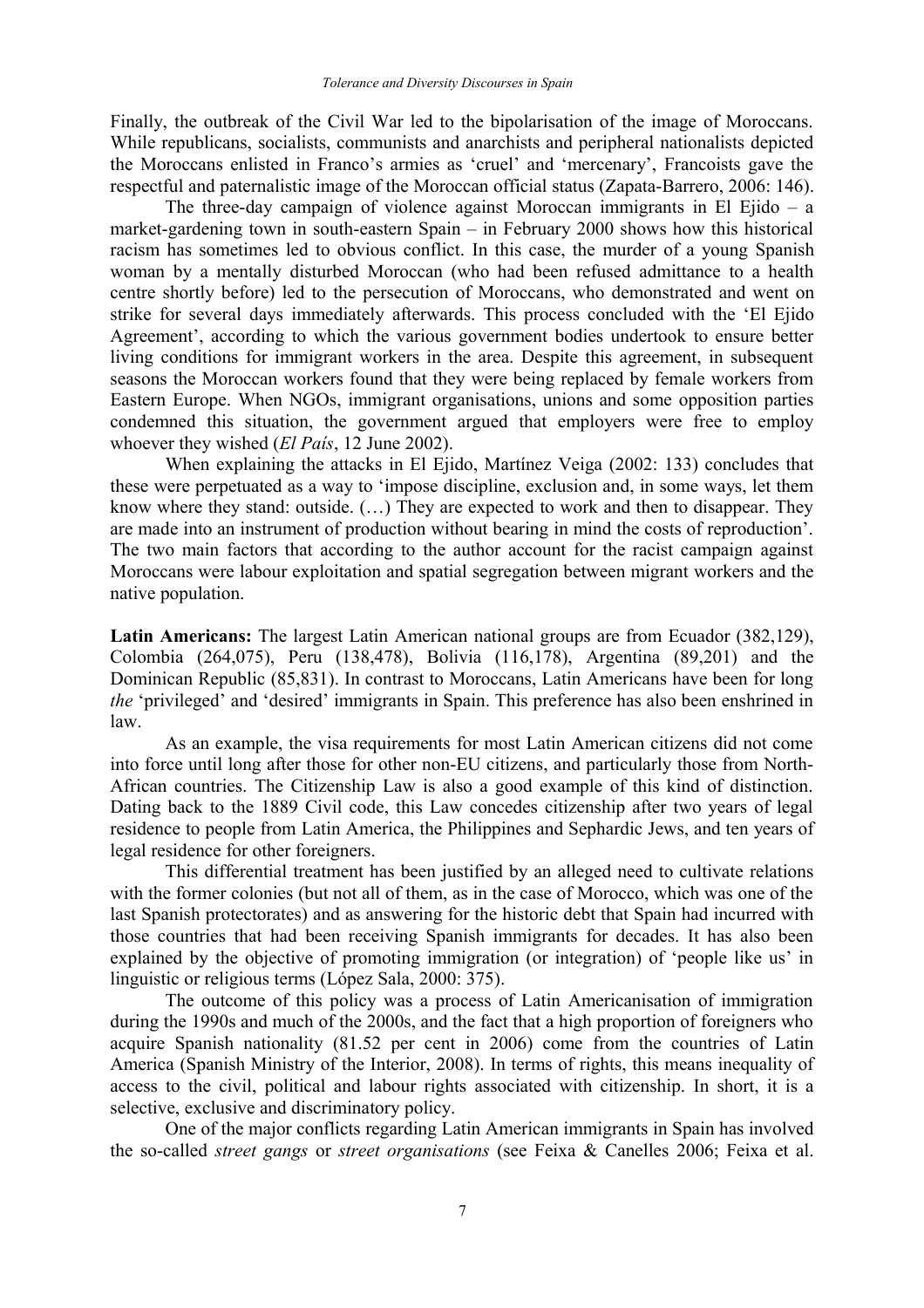2008). In 2002 a high school in Barcelona asked the municipal police to intervene after several violent events involving Latin American youth. The main street gangs in Spain are the *Latin Kings*, created in Chicago in the 1940s, and *la Ñeta*, created in Puerto Rico in the late 1970s. As Feixa (2006) observed, these street organisations should not be understood as a mere continuation of the original groups but rather as resulting from the new context of immigration. Interestingly, the municipality of Barcelona has recently recognised them as cultural associations (the *Organización cultural de Reyes y Reinas Latinos en Catalunya*, and the *Asociación sociocultural, deportiva y musical de Ñetas*) with the aim of institutionalising their presence and, by so doing, preventing processes of social exclusion and violence.

**Chinese:** The number of Chinese foreign residents in Spain grew from 28,692 in 2000 to 85.745 in 2005 and 152,853 in 2010 (Spanish Ministry of Labour and Immigration, 2/2010). Chinese immigrants are concentrated in urban areas and along the Mediterranean coast. In terms of the labour market, most of them work in services (restaurants and retail trade) and in the garment industry and sweatshops. Though the Chinese are often seen as an 'unproblematic' immigrant community, their presence in some particular economic sectors has sometimes aroused fear and distrust.

In September 2004, around 500 people demonstrated in Elche (near Valencia) to protest against the presence of Chinese businessmen in the area. In a context of a severe recession in the footwear sector, the demonstrators argued that Chinese were disloyal competitors as they operated beyond any governmental (tax) control. The demonstration concluded with the burning of two warehouses and a truck full of merchandise. In his thorough analysis of the event, Cachón explains it in terms of a result of pre-existing negative stereotypes and prejudices together with the unrest caused by a huge economic transformation and the consequent crisis in the sector. Quotinig Wieviorka (1998: 44), Cachón defines it as the 'racism of the fall and social exclusion' or the racism of the 'poor white' (Cachón, 2005: 268).

**EU citizens**: Europeans represent almost 40 per cent of all immigrants in Spain. The largest national groups are Romanian, British, Italians, Bulgarians, Portuguese, Germans and French (see Table 1 for absolute numbers and percentages). A significant proportion are pensioners migrating from North-Western Europe (mostly from the United Kingdom and Germany) and professionals. Moreover, there is a sizeable new immigration of economic migrants from Central and Eastern Europe, namely Romania and Bulgaria. Apart from the case mentioned above regarding Romanian gypsies, the presence of EU residents in Spain has not aroused particular distrust.

**Sub-Saharan Africans:** Sub-Saharan Africans account for a small percentage of the total immigrant population in Spain. Most of them are from Senegal (38,716), Gambia (21,249), Mali (16,202), Nigeria (26,227) and Equatorial Guinea (9,985) (Spanish Ministry of Labour and Immigration, 2009). Although they are perceived as less problematic than Moroccans, their presence is commonly associated with illegality.

First, they are associated with illegal border crossing. Images of fishing boats full of African migrants trying to reach the Spanish shores have been broadcast all over the world. Second, they have also been associated with informal work. Particularly in the summer, Spanish newspapers and televisions often report on their precarious status as illegal workers in the fields of Andalusia and Catalonia. Third, in recent years, they have also been associated with illegal street trading (the so-called *top manta*) in public spaces. Being mainly present in the tourist resorts on the Mediterranean coast, many municipalities are now trying to control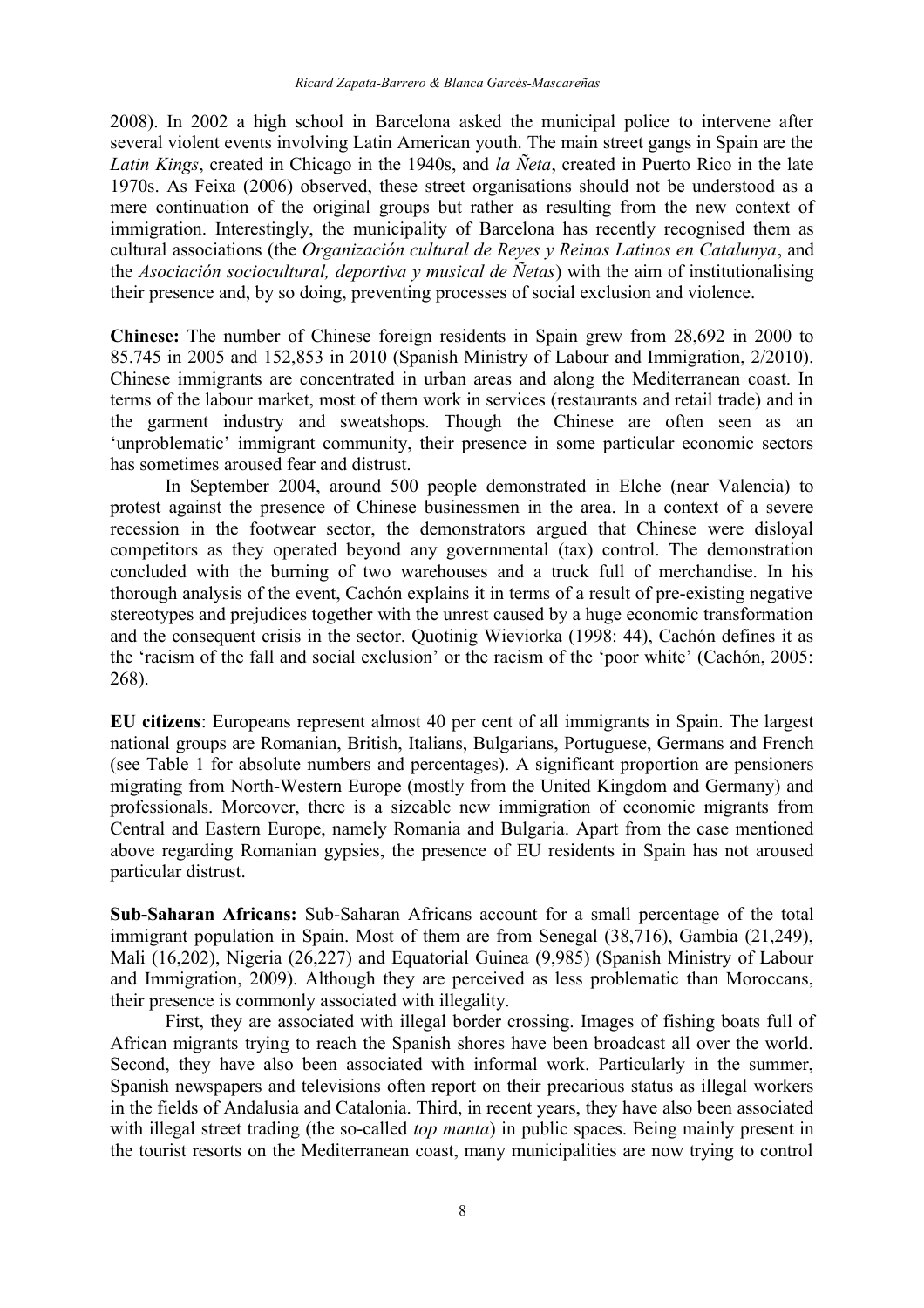their presence either by exploring the possibility of legalising their trade (Calafell and El Vendrell) or in most cases, by increasing police control. The municipality of Barcelona – one of the cities with the largest presence of African street traders – is now trying to persuade them by making regularisation difficult for those who have been fined for selling illegally on the streets (*La Vanguardia,* 14/09/2010).

## **3.2. Religion**

Most diversity challenges in Spain have been related to religion, and more particularly to Islam. For instance, whenever the members of a Muslim community want to construct a mosque, an immediate reaction of neighbourhood protests begins, which is generally supported or at least not obstructed or contradicted by local authorities. It is a fact that in Spain, Muslim and Islamic issues have appeared in the public sphere with rather rigid images attached to them. Invariably, public opinion polls on these issues reveal that the majority of Spanish citizens link their opposition to immigrants in general to the Muslim community in particular (Pérez-Díaz, Álvarez-Miranda & Chuliá, 2004).

Conflicts around Islam should first be understood in the context of the Spanish identity construction, which as explained above is based on a traditional negative perception of Muslims and more specifically Moroccans, who are considered in pejorative terms as 'the Moor' (*el moro*) (Zapata-Barrero 2006: 143). Second, these conflicts should also be explained in terms of a dual and apparently contradictory process: the secularisation of the state but the ongoing predominant position of the Catholic church. While the shift to a secular state has tended to relegate religious practices to the private sphere, the asymmetrical relationship with the Catholic church has in practice led to the non-fulfilment of the agreements signed with minority religions (see Zapata-Barrero, 2011a). Third, and finally, as in many other European countries, some cultural practices of Muslim communities are increasingly perceived as opposed to liberal values such as human dignity, freedom and equality.

*Conflicts around mosques, oratories and cemeteries*: Conflicts around mosques and oratories (Muslim places of workship) have various strands (see Zapata-Barrero & de Witte, 2010):

- Opposition to the building of mosques and/or opening of religious centres or oratories by both citizens and government. This shows a lack of social recognition of Muslims in the public space.
- Discussion on the access of women to mosques and oratories. A particular criticism is that women's access to mosques is either prohibited, or they have to use separate rooms. It is often perceived as unacceptable from the perspective of the principle of gender equality, or the principle of religious freedom.
- Opposition to foreign funding of mosques. The main concern is that poorly resourced mosques depend on funding from foreign sources, including extremist groups.
- Criticisms of radical imams leading mosques. As these religious leaders are either educated abroad or completely uneducated at all, the fear is that they advocate interpretations of Islam that are in conflict with the legal and social norms in Spanish society. In an attempt to prevent imams from spreading hateful and violent ideas, the government proposed to monitor and censor mosque sermons in May 2004. Protests by Muslim and civil liberty groups led to the retraction of the proposal. As an alternative, the main Moroccan immigrant workers organisation (ATIME) proposed a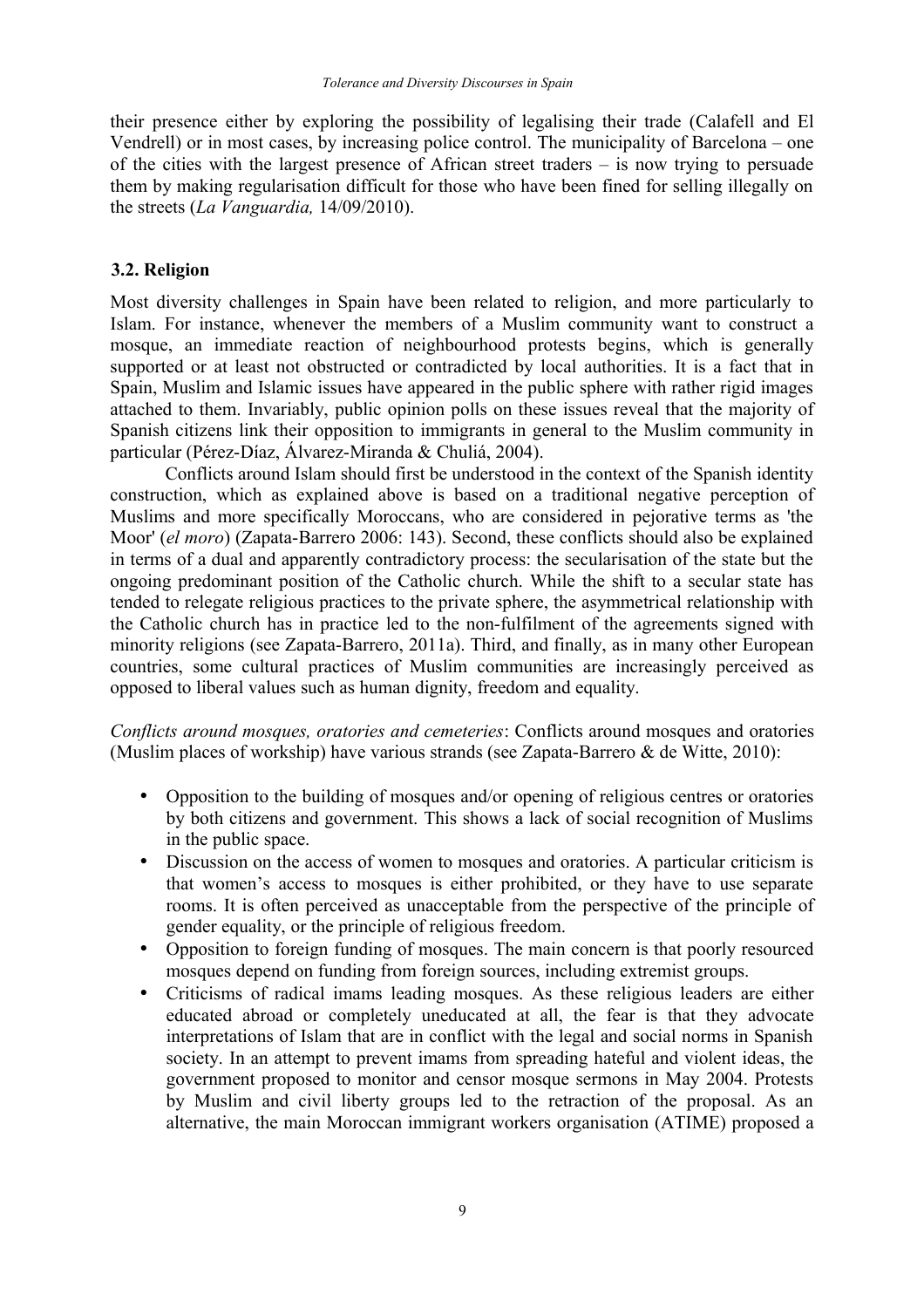system of self-control of mosques (including supervision of mosques and appointment of imams) led by local and national Muslim councils.

*Conflicts around religious education*: Conflicts around religious education have been based around three main topics (see Zapata-Barrero, 2011a):

- Discussion on the predominance of Catholic education. Catholic education must be offered in public schools, although students are free to choose it or otherwise. While no alternative needs to be provided in primary schools, in secondary school an alternative course (history of religions) should be offered but students are also free to choose neither of these options (Rodríguez de Paz 2006; Morán 2006). There have also been debates on the presence of Catholic symbols in schools. Interestingly, when some parents criticised the presence of crucifixes in the classroom, the council of education of the Castilla y León Autonomous Community asked them to be 'tolerant,' arguing the need for toleration in a sphere of *convivencia* (peaceful coexistence). In 2010 the draft of the new Organic Law for the Freedom of Conscience and Religion prohibited the presence of religious symbols in public schools.
- Discussion on the right of religious education in both public and private schools. Although the agreements between the Spanish state and the Jewish, Evangelic and Muslim communities guarantee the right of religious education, in practice most schools do not provide this.
- Discussion on the new compulsory course (final year in primary education and throughout secondary school), called 'Education for Citizenship and Human Rights' (*Educación para la ciudadanía y derechos humanos*). Following recommendations from both the Council of Europe and the European Union, this new course was introduced in 2006 in order to teach individual and social ethics and democratic values, including topics such as climate change, human rights, immigration, multiculturalism, etc. The arguments *for* were the need to create democratic citizens and prevent inequalities between sexes, minorities, etc. The arguments *against* come from the Catholic Church and related groups who argue that it might lead to value indoctrination by the state and is against the principle of freedom of ideology and religion.

*Conflicts based on dress code*: Conflicts have arisen around headscarves in schools and burqas and niqabs in public spaces. The terms of the debates have been the following:

• Headscarves in schools: the wearing of the Muslim headscarf in public schools has not been as controversial as in other European countries until very recently. However, opinion has been divided between those who defend religious symbols as part of religious freedom and those who would like to see the prohibition of religious signs in the public sphere in the name of liberal-republican values (Pérez-Barco & Bastante 2006; Martí, 2007). When schools prohibited girls wearing from the Islamic veil (*hijab*) based on the internal rules of the centre that prohibits all elements of discrimination, the responses were also diverse. For instance, the Catalan government intervened in 2007 to reverse the school prohibition by arguing that the right to education had priority over the regulation of (religious) symbols (Escriche, 2007). In spring 2010, the right-wing regional government of Madrid supported a school prohibition, while the Socialist national government opposed it arguing that the right to education took priority. This latter case led to a major national debate that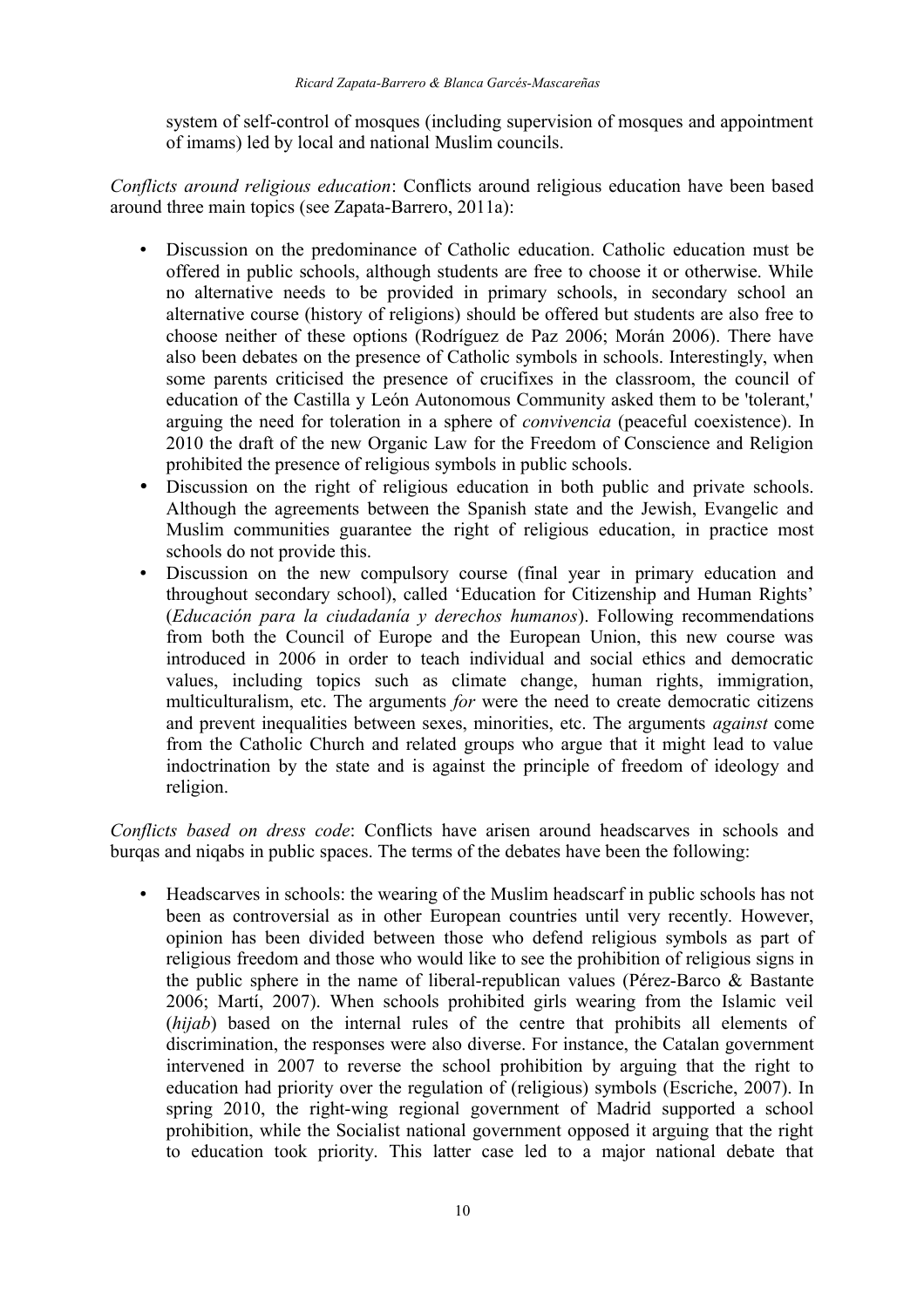continued with the discussions on the draft of the new Organic Law for the Freedom of Conscience and Religion.

• Burgas and niquabs in public spaces: In 2010 some municipalities (first in Catalonia and then in Andalusia) began to prohibit the burqa and niqab in public buildings. In June the Senate also approved – albeit by a thin majority – a proposition made by the Partido Popular to ban the use of the burqa and niqab in *all* public spaces. Those who defend these measures argue that the burqa and niqab violate women's dignity and the principle of equality, and pose a threat to public security. Those against the ban argue that these measures have the effect of shutting women in their houses and polarising positions around Islam.

## **3.3. Language**

Immigration is often seen as a challenge to Spain's linguistic diversity. For instance, in the Spanish case, the presence of Latin American immigrants reinforces the weight of Castilian Spanish and is therefore often perceived as a threat to the situation of minority languages such as Catalan, Galician or Basque. In consequence, when traditional and new linguistic diversity come together, immigration policies tend to turn into linguistic policies.

*Conflicts around education:* Conflicts around language education have mostly taken place in Catalonia and the Basque country. While both examples reveal the difficult balance between the promotion of native languages and the acceptance of immigrants' languages in the public space, the institutional responses have been different in each case:

- Catalan education: the Language and Social Cohesion Plan from the Catalan Education Department (2007) was aimed at consolidating social cohesion by simultaneously promoting intercultural education and the Catalan language. While its starting point is to guarantee equality for all and respect for diversity, social cohesion is understood as a precondition for the celebration of cultural diversity and Catalan language learning is deemed to be the main tool to create this. One of the aims of the Plan is therefore to consolidate Catalan as *the* vehicular language in schools. In practice, this tends to take the form of a rather assimilatory linguistic policy and creates an extra difficulty for newcomers that neither speak Catalan as a mother tongue nor have the opportunity to learn it in their immediate (Spanish speaking) social environments.
- Basque education: parents in the Basque country are free to determine the linguistic model they want for their children. Model A is Spanish-language teaching with Basque as a compulsory subject. Model B combines Basque and Spanish as vehicular languages under comparable conditions. Finally, Model D involves Basque being the vehicular language of instruction for all subjects, with the exception of Spanish language and literature (Ruiz Vieytez 2007: 8). The coexistence of different linguistic models raises the question of whether this will lead to a retreat of the Basque language in schools or to a segmented educational system with immigrant students following Spanish speaking teaching, and autochthonous students using the educational models with a higher profile of Basque.

*Conflicts around Catalan as preferential language*: The new Statute of Autonomy of Catalonia (2006) provides Catalonia's basic institutional regulations. It defines the rights and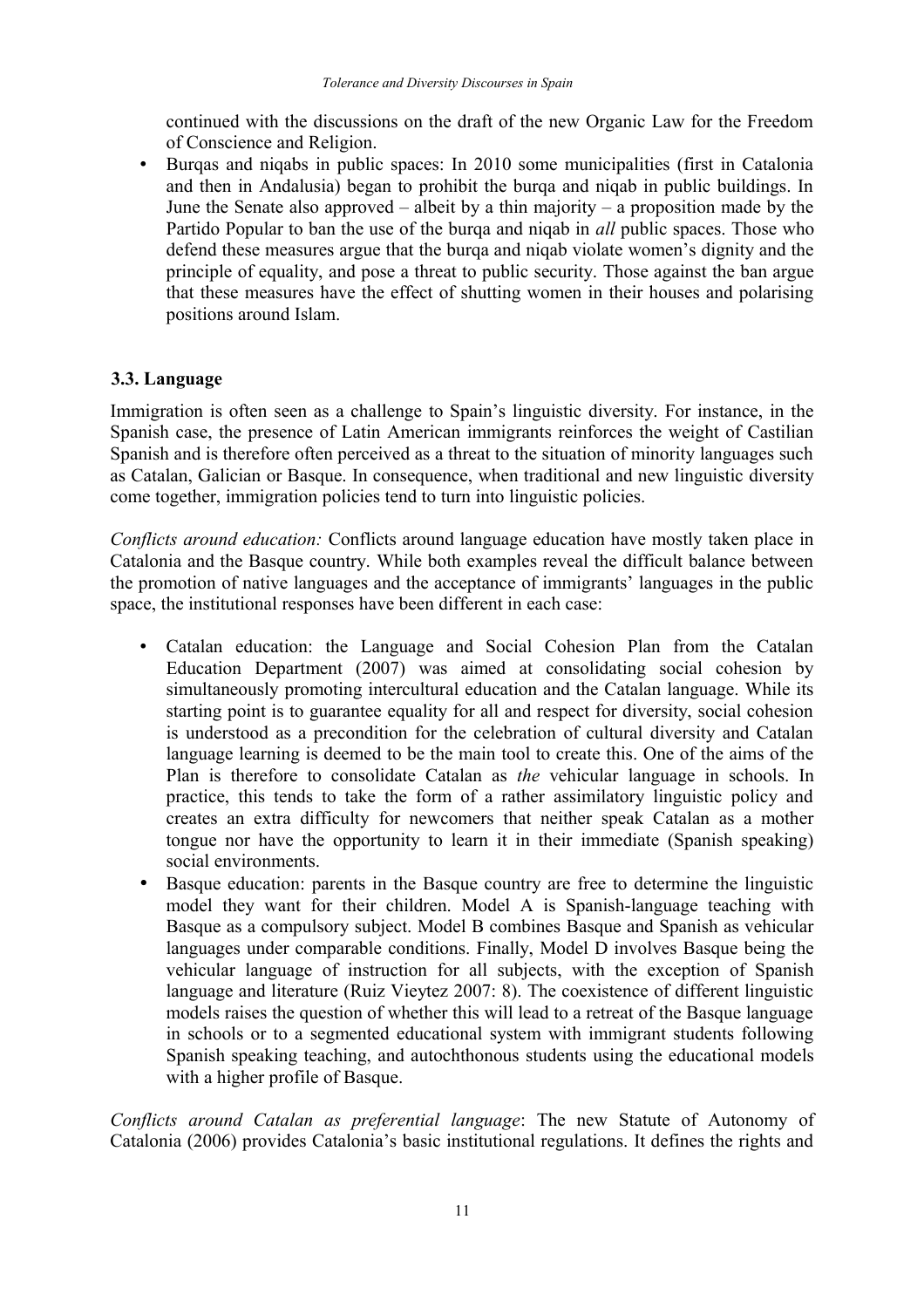obligations of citizens in Catalonia, the main political institutions with their competences and relations with the rest of Spain, and the financing of the Government of Catalonia. Moreover, the Statute stipulates that Catalan is the preferential working language (*lengua vehicular*) in Catalonia. This has led to many discussions, particularly regarding the following aspects:

- Catalan as the preferential working language in the government and media: while the Statute of Autonomy of Catalonia – approved by referendum in June 2006 – defined Catalan as *the* common and preferential language in the Catalan government administration and media, in June 2010 the Constitutional Court ruled that Catalan was indeed the common language but could not have a preferential position *vis-à-vis* Castilian Spanish.
- Catalan as the basic public language for the reception of immigrants: according to the Catalan Citizenship and Immigration Plan (2005-2008) and the National Pact for Immigration (2008), one of the main challenges for the construction of a 'common public culture' is making Catalan the basic public language in Catalonia. Based on this claim, the Reception Bill (*Llei d'acollida*) establishes that Catalan will be the working language for the reception and integration of migrants, meaning that immigrants will be required to learn Catalan first. This led the Spanish Ombudsman to present an appeal to the Constitutional Court in August 2010 on the grounds that Catalan could not be the *only* language recommended in the Reception Bill, as this infringes the right of immigrants to learn Spanish and the official bilingual situation in Catalonia (see Zapata-Barrero 2011b).

## **4. Definitions of tolerance**

After having described the key features of Spanish national identity and integration philosophies and having mapped the main conflicts based around diversity in Spain, it remains to be seen under what terms these tensions have been perceived. With this in mind, in this chapter we analyse whether, in which context, regarding what issues and by whom is the term 'tolerance' used. This will allow us to understand which diversity-related conflicts have been understood in terms of 'tolerance' and which ones as issues of equality, respect, recognition or accommodation.

A review of parliamentary discussions and electoral programmes from the main political parties (the Partido Socialista Obrero Español and the Partido Popular) since the 1980s shows that the term tolerance is seldom used by Spanish politicians and, when referred to, it is exclusively in terms of value, habit/attitude/disposition or virtue. For instance, Canovas Montalban – a member of parliament for the PSOE – stated in the Spanish parliament in 1997 that tolerance was an 'essential value' and that 'education for cultural, ethnic and ideological diversity, and for respect for diversity and the rejection of violence is an unavoidable obligation at a time when xenophobia, intolerance and lack of solidarity are not past but present terms<sup>'[1](#page-16-0)</sup>. In the electoral programmes of the right-wing party PP, the term tolerance always goes hand in hand with living together (*convivencia*) and with other terms such as respect, equality, freedom and solidarity.

A look at integration plans at both national and regional level leads to the same conclusion: the term tolerance is only used as a synonym of respect for difference. For instance, in the most recent Spanish integration plan (*Plan Estratégico de Ciudadanía e Integración*, 2007-2010), one of the ten general objectives is to 'promote understanding from

<span id="page-16-0"></span> $<sup>1</sup>$  The quotations have been translated from Spanish to English by the authors.</sup>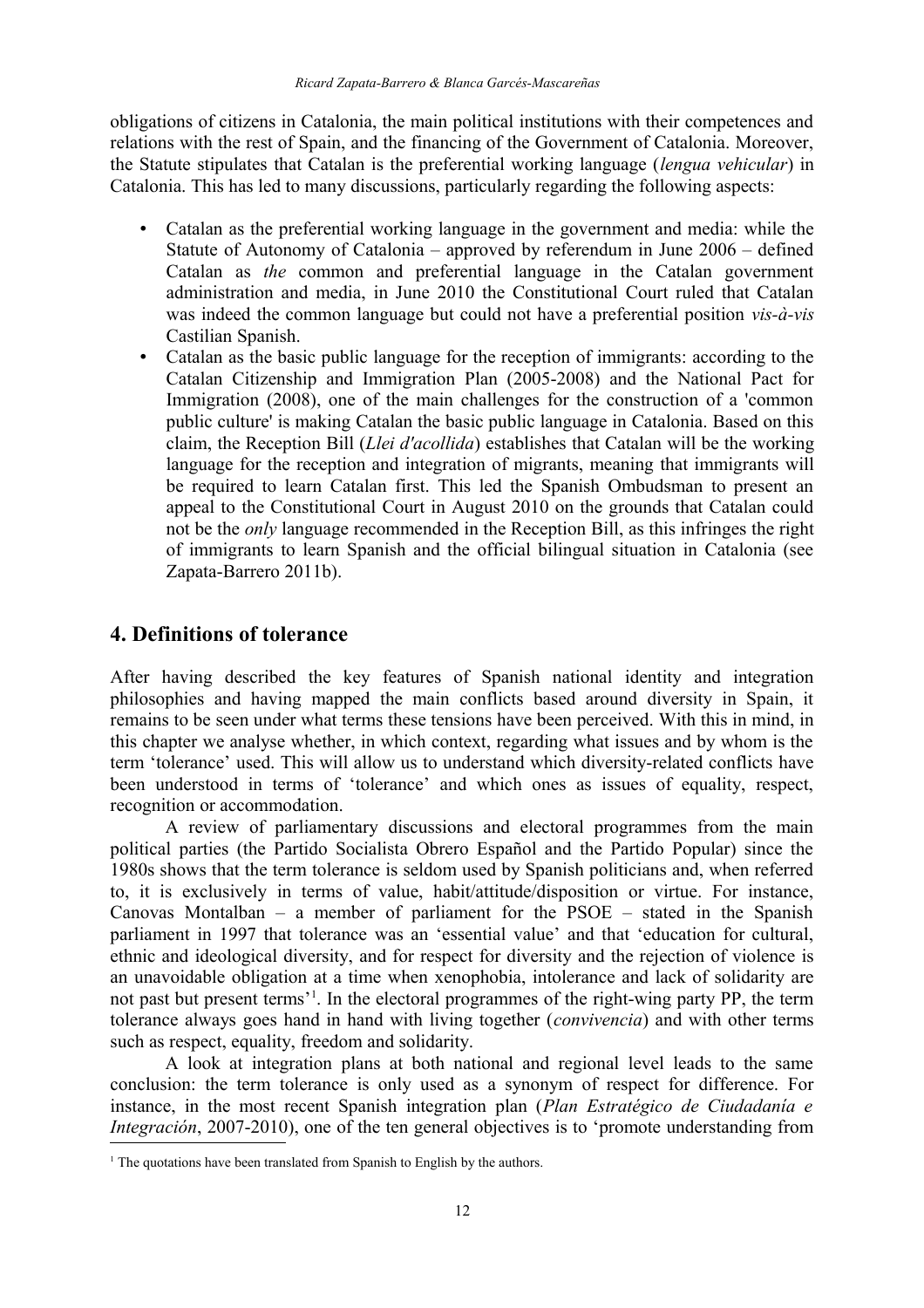Spanish society for the phenomenon of immigration, to improve interculturality (*convivencia intercultural*) by valuing diversity and favouring values of tolerance, and to support the maintenance and knowledge of migrants' cultures of origin'. Similarly, integration plans produced in Andalusia and Madrid refer to 'tolerance' as a basic democratic value and as a prerequisite for 'living together'. The word tolerance is seldom used in the Catalan integration plans, while other concepts such as pluralism, equality, civic responsibility and *convivencia* are constantly referred to*.*

In general terms, we can therefore conclude that the term tolerance is rarely used and when it is, it refers to liberal respect, meaning the need for democratic citizens to respect each other as legal and political equals, according to a logic of emancipation rather than toleration (see Bader, 2010: 7). In fact, a more permissive conception of the term – accepting the power of interference or the power not to tolerate – would have been at odds with the common definition of integration as a bidirectional process based on the concept of *convivencia intercultural*, i.e. living together in solidarity, tolerance, respect and recognition for cultural, religious and ethnic differences.

Despite this reluctance to use the word tolerance in other senses than that of respect and recognition, there seems to be a general consensus that basic values such as human dignity and human rights, freedom, democracy and equality should be respected. In practice, even when not formulated in this way, these values define the limits of what can and cannot be tolerated. In this respect, it can be said that the *notion* of 'tolerance' does exist but that the *concept* does not. In other words, while the meanings and practices of tolerance are known and used, there is no term to cover them. In the following paragraphs, we will discuss in which context, regarding what and by whom the limits of what is tolerable and what is not have been imposed.

Regarding *the context*, it is possible to say that the 'tolerance' boundary is commonly referred to when cultural diversity is perceived as being contradictory to human rights, freedom and individual autonomy/dignity. Media debates are very illustrative of these arguments and terminologies. A review of the national newspaper *El País* since 2000 suggest that this opposition is commonplace. For instance, Josep Ramoneda – a well-known Catalan intellectual – states that 'tolerance starts by making clear the rules of the game of the open society that are in place here and by demanding their implementation' (*El País*, 2<sup>nd</sup> February 2010). In a similar vein, Marc Carrillo – professor of Constitutional Law at Pompeu Fabra University – argues the following: '[…] the democratic state is based on the tolerance towards cultural diversity that citizens express, as the holders of fundamental rights. But tolerance is not indifference. And respect towards traditions that become human behaviour in a multicultural society are not and cannot be unlimited. The guarantee of human rights is an impassable border, otherwise the democratic state would lose its identity' (*El País*, 29/04/2009).

Regarding the *what*, we can conclude that the 'tolerance' boundary has mainly been drawn with regard to Islam. Once again on the basis of the articles published in *El País*, most debates on the opposition between cultural diversity on the one hand, and human rights and freedom on the other have been based around issues such as headscarves in schools, burqas in public spaces and, more generally, male/female relations. In these debates, there is a tendency to indule in generalisations, i.e. discussions do not only focus on particular practices by particular people but tend to attribute particular practices to the whole group (Muslims) and religion (Islam). In some cases, these practices are presented as an illustration of the incompatibility between Islam and democracy, freedom and equality and, in other cases, they are thought as examples of the backward nature of Islam *vis-à-vis* the modern West. This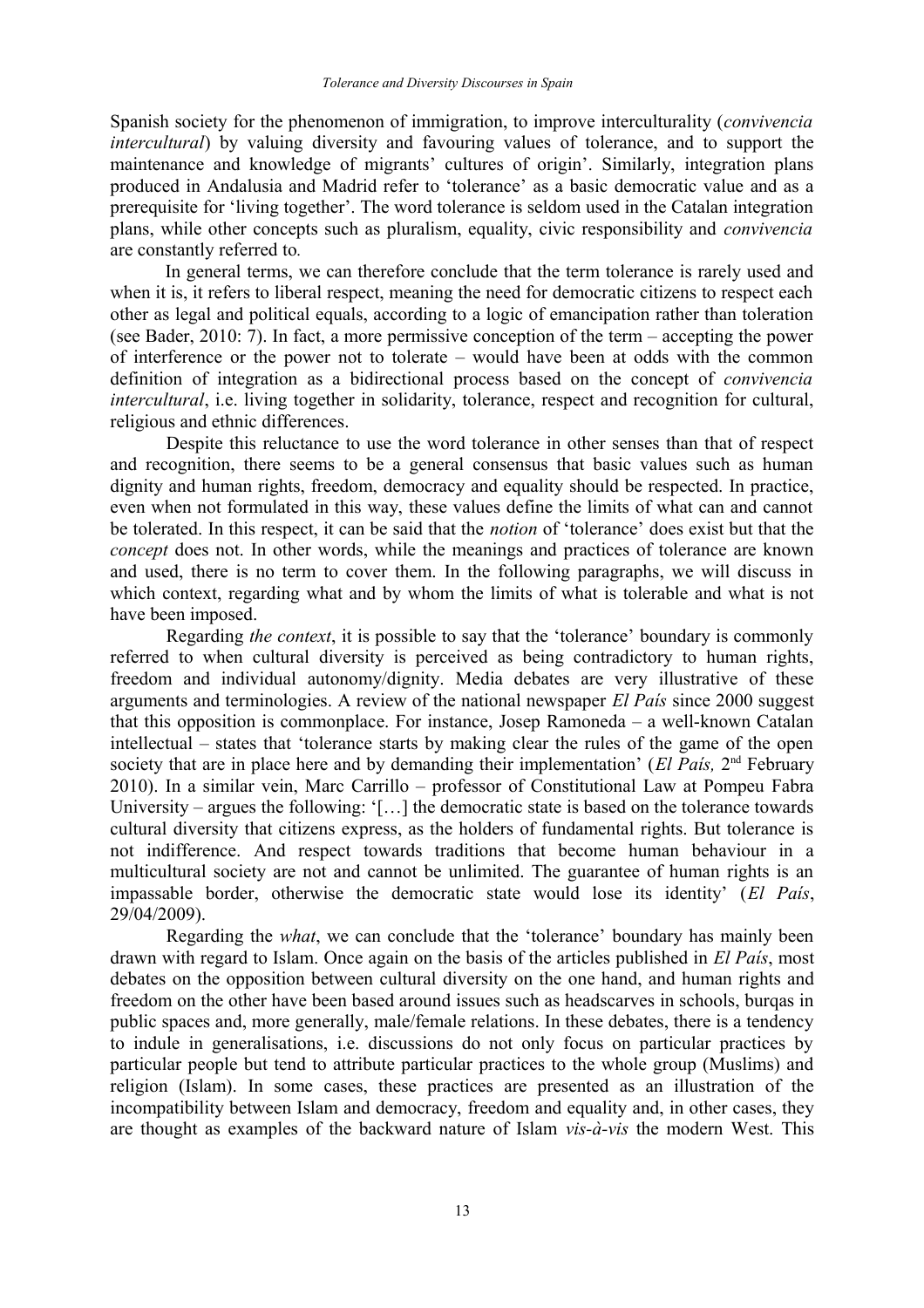leads us to conclude that when looking at media debates, there is a common (and dangerous) shift from targeting particular practices to targeting groups and 'cultures' as a whole.

Regarding the *who*, i.e. who has the power to tolerate or otherwise, most cases involve either local administrations (for instance, concerning the use of the burqa in public spaces) or practitioners, including social workers (with regard to male/female relations) and educators (with regard to the use of the headscarf in schools). This leads us to two main conclusions. First, local authorities and practitioners (within the state apparatus or otherwise) seem to be the main actors playing the role of 'tolerators'. In this regard, although further research is needed, our hypothesis is that toleration is particularly exercised among the actors most deeply involved in the formulation and implementation of integration policies. Second, we can also conclude that, when looking at conflicts based around diversity and analysing the limits of what is considered as tolerable or not, we should take into account not only the central government but also a wider range of actors, including other administrative levels such as regional and local governments; other institutions, agencies and practitioners within the state apparatus; and other relevant actors, such as politicians, NGOs and private institutions. We suggest therefore – following Maussen's (2007: 5) definition – to shift the focus from *government* to *governance* in order to widen the analysis beyond the state as an actor, and beyond the regulations via legal rules or law-like regulations.

## **5. Concluding remarks**

In this last chapter, we highlight the main features that characterise the Spanish case from a comparative European perspective. In short, the question that underlines these final paragraphs is what the distinctive features of Spain are when we consider issues such as immigration, identity, diversity and tolerance.

1. In comparison with other European countries, immigration in Spain is a recent phenomenon that has developed very intensively in a very short period of time. Indeed, the number of foreign residents in Spain increased from 250,000 in 1985 to almost 1 million in 2000, and more than 4 million in 2010. This means, on the one hand, that most immigrants have arrived in the last ten years and still have a temporary status and, on the other, that the debates on immigration and policies regarding immigration and diversity are still rather new.

2. Spanish identity, or what we called *Spanishness*, has been built upon two main pillars: language (Spanish) and religion (Catholicism). The Francoist political argument '*habla cristiano*' (speak Christian) illustrates how these two markers were even merged in the attempt to build a culturally homogeneous society. At the same time, Spain has to a great extent remained a multinational country with three main historical minority nations with their own languages: Galician, Basque and Catalan. This explains why immigration has often been perceived as a challenge to national linguistic and cultural diversity in Spain.

3. The main conflicts around migrant minorities are socio-economic in nature. If we consider conflicts around diversity, a distinct feature of the Spanish case is that they have been articulated around the two main markers of Spanish identity. While conflicts around language have been of a political nature and have mostly referred to the status of the languages of minority nations, conflicts around religion have been of a more social nature and have focused on two main themes: the predominance of the Catholic church in the new context of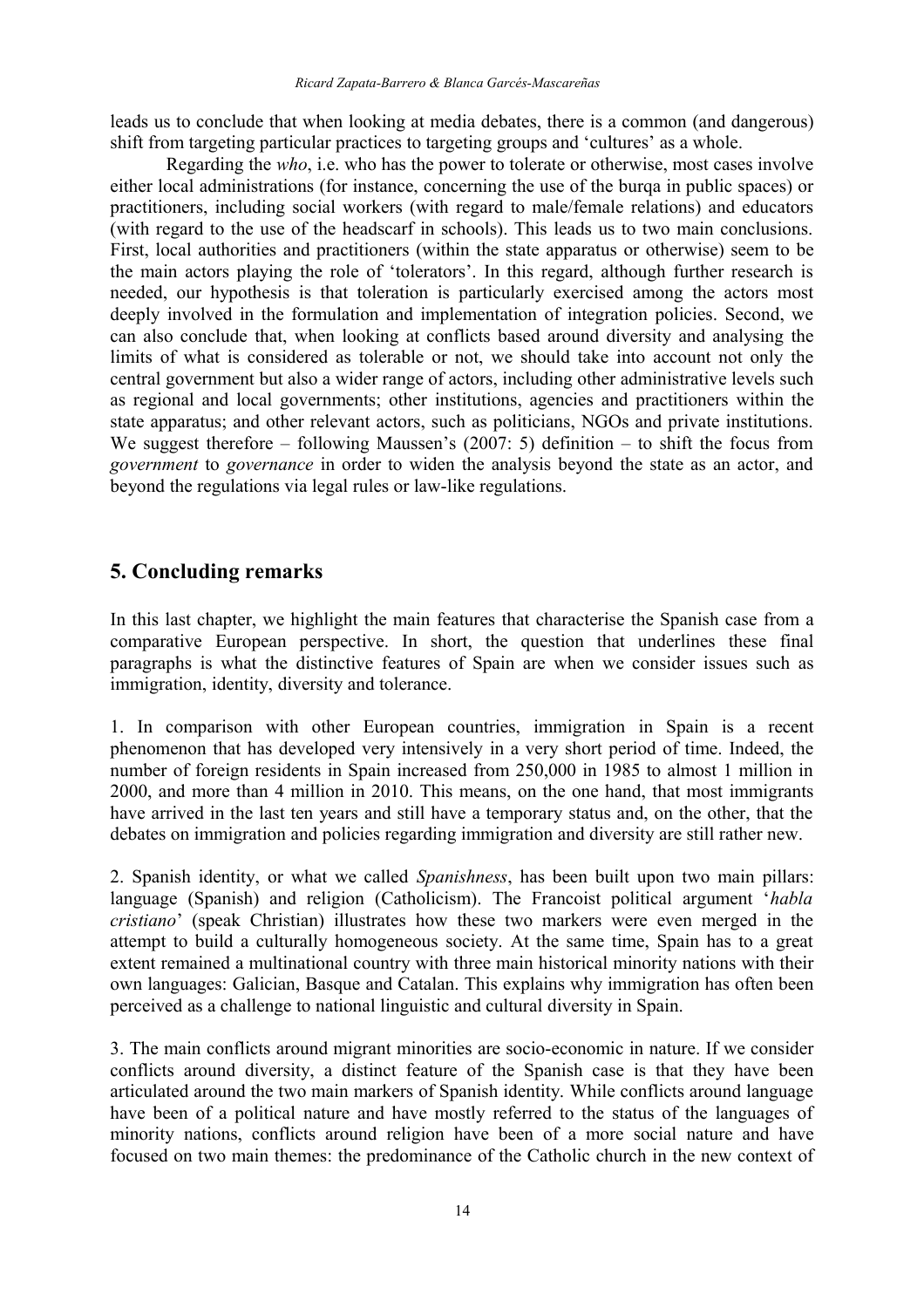secularisation and immigration, and the institutionalisation of Islam and the prohibition of particular (Muslim) practices.

4. Policy discourses emphasise interculturality, respect and recognition for cultural, religious and ethnic differences over concepts such as integration or assimilation. This discourse of interculturality may explain why the term tolerance is seldom used in Spain and, when it is, it refers to liberal respect, thus denoting emancipation rather than toleration. At the same time, there is a broad consensus that values such as human dignity and human rights, freedom, democracy and equality draw the line between what can and cannot be tolerated. This is where respect-based approaches turn into permission-based approaches, thereby accepting the power of interference or the power not to tolerate. While this power is mainly exercised *vis-àvis* particular practices, there has been a shift in public debate from not tolerating particular practices to not tolerating particular groups and 'cultures'.

5. Despite the general reluctance to use 'tolerance' in terms of permission, liberal values in practice establish the limits of what is tolerable. Here we find a clear convergence with other European countries. Examples include the French anti-headscarf law of 2004, and the invocation of 'Dutch norms and values' in Dutch civic integration courses. The relevant question here is which practices really do challenge liberal values. It is also essential to consider when or under which circumstances these prohibitions run contrary to the very liberal values upon which they are based. In more specific terms, by excluding those perceived as 'not liberal enough', when or under what circumstances do we run the risk of falling into the paradox of claiming liberal values for illiberal purposes?

## **Bibliography**

- Bader, V. (2010) 'Concepts of Tolerance and Toleration. Moral Minimalism and more demanding Moralities. Some Reflections on 'Tolerance/Toleration', WP2 Accept Pluralism.
- Cachón, L. (2005) *Bases sociales de los sucesos de Elche de septiembre de 2004. Crisis industrial, inmigración y xenofobia*. Madrid: Observatorio Permanente de la Inmigración.
- Calvo, A. & E. Vega (1978) 'Generalitat, partits politics i immigració durant la Segona República0, *Quaderns d'Alliberament,* 2 (3): 17-27.
- Escriche, E. (2007) 'Educació descarta fer una normativa que reguli l'ús del vel islàmic a les aules', *Avui,* 04-10-2007.
- Feixa, C. (2006) *Jóvenes 'latinos' en Barcelona. Espacio público y cultural urbana.* Barcelona: Anthropos.
- Feixa, C. & N. Canelles (2006) 'De bandas latinas a organizaciones juveniles. La experiencia de Barcelona', *Jóvenes. Reivsta de estudios sobre juventud.* México: Centro de Investigación y Estudios sobre Juventud, 24: 40-56.
- Feixa, C. et al. (2008) *A case study on transnacional migrant youth: the Cultural Organization of Latin Kings & Queens in Catalonia*. Tresegy, VIth Framework Program, Universitat de Lleida.
- Gagnon, A. & J. Tully (2001) *Multinational democracias.* Cambridge: Cambridge University Press.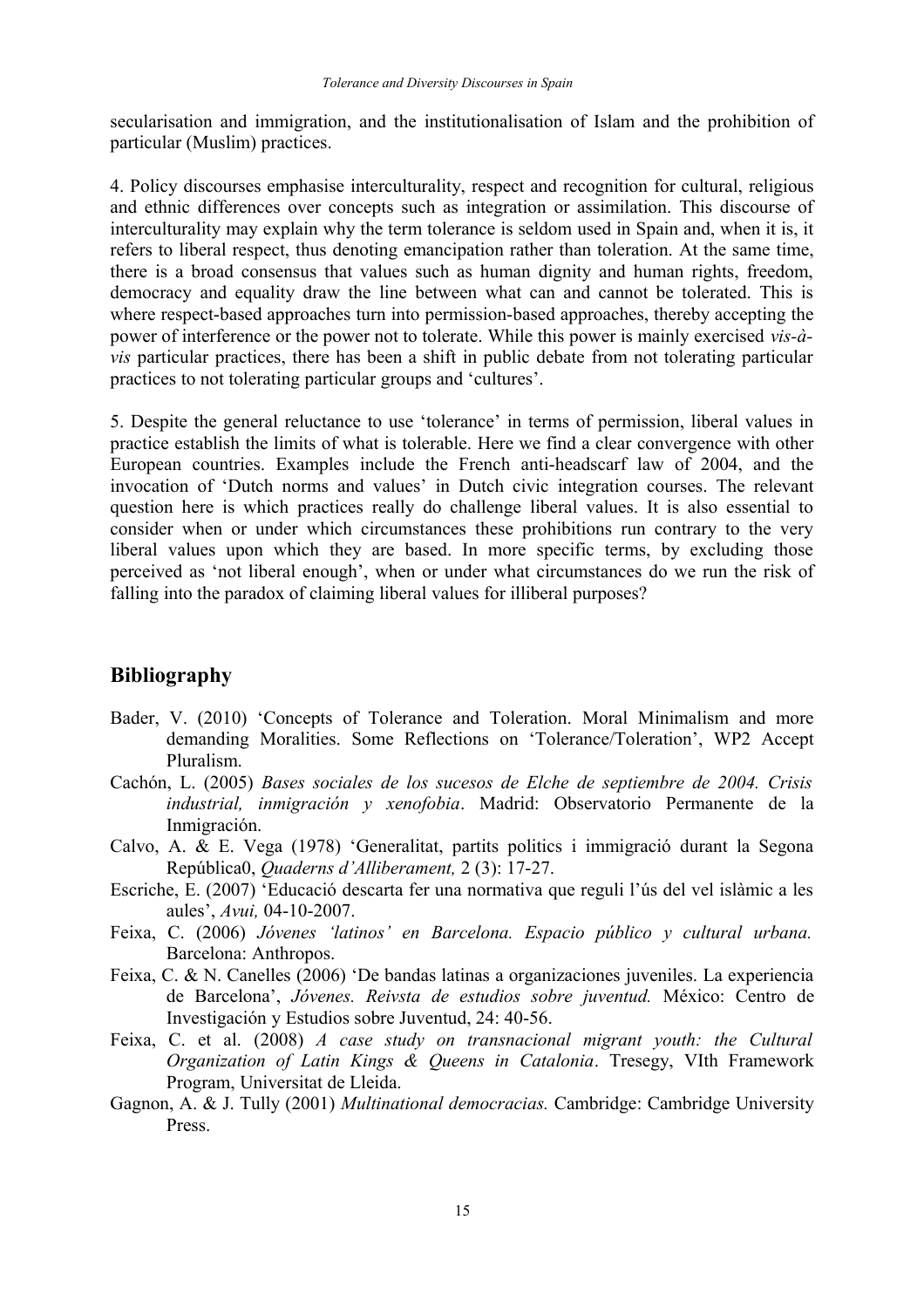- Gil Araújo, S. (2009) 'Gestión de la cuestión nacional: España y Cataluña en perspectiva', in R. Zapata-Barrero (ed.) *Políticas y gobernabilidad de la inmigración en España,* Barcelona: Ariel.
- Izquierdo, A. (2006) 'La inmigración irregular en el cambio de milenio: una panorámica a la luz de las regularizaciones y de los contingentes anuales de trabajadores extranjeros en España' in C. Solé & A. Izquierdo (eds) *Integraciones diferenciadas: migraciones en Catalunya, Galicia y Andalucía,* Barcelona: Anthropos, 73-88.
- Izquierdo, A. (1989) *La inmigración en España.* Madrid: Instituto Español de Emigración.
- López Sala, A. (2000) *Inmigrantes y Estados: la respuesta política ante la cuestión migratoria. El caso español en el contexto de las democracias occidentales.* Universidad Complutense de Madrid, PhD Thesis.
- Máiz, R. & F. Requejo (2005) *Democracy, Nationalism and Multiculturalism*, London and New York: Routledge.
- Martí, J.L. (2007) 'El velo de la discordia', *La Vanguardia,* 03-03-2007.
- Martín Muñoz, G. (1996) 'Prólogo' in P. Balta, *El Islam.* Madrid: Salvat-Le Monde: 9-16.
- Martínez Veiga, U (2002) 'Immigrant Labor: Policies, Civil Rights, Violence and the Labor Market: El Ejido (Almería, Spain)', *ÉNDOXA: Series Filosóficas* 15: 129-134.
- Ministerio de Interior (2000-2008) *Anuario Estadístico.* Accessible at: http://www.mir.es/MIR/PublicacionesArchivo/publicaciones/catalogo/anuariosestadist icos.
- Ministerio de Trabajo e Inmigración (2010) *Extranjeros con certificado de registro o tarjeta de residencia en vigor,* 31 de marzo.
- Moreno Fuentes, F.J. (2005) 'The Regularisation of Undocumented migrants as a mechanism for the 'emerging' of the Spanish underground economy', Working Paper 05-06, CSIC.
- Nagel, K. (2006) '25 Years of Catalan Autonomy', *Scottish Affairs,* 54: 22-38.
- Pérez-Díaz, V., B. Álvarez-Miranda & E. Chuliá (2004) *La inmigració musulmana a Europa: turcs a Alemanya, algerians a França i marroquins a Espanya.* Barcelona: Fundació 'La Caixa'.
- Pérez-Barco, M.J. & J. Bastante (2006) 'El Gobierno abre el debate sobre el uso del velo y otros símbolos en espacios públicos', *ABC,* 27-11-2006.
- Requejo Coll, F. (2005) Multinational Federalism and Value Pluralism . London and New York: Routledge.
- Rodríguez de Paz (2006) 'El modelo de la asignatura de religión impide un acuerdo entre Gobierno y obispos', *La Vanguardia,* 06-12-2006.
- Ruiz Vieytez, E.J. (2007) 'New minorities and linguistic Diversity: Some reflections from the Spanish and Basque perspectives', *JEMIE* 6 (2): 1-21.
- Zapata-Barrero (2011a) 'Education as the mirror of Spanish society: challenges and policies towards multiple diversities', *OMNES: Journal of Migration and Society* (forthcoming).
- Zapata-Barrero, R. (2011b) 'The Spanish autonomy-building process in a multinational context: a view from the immigration policy field', in A. Gagnon and M. Keating (eds.) A*utonomy: Imagining Democratic Alternatives in Complex Settings.* Vancouver: University of British Columbia Press.
- Zapata-Barrero, R. (2010) 'Theorizing State Behaviour in International Migrations: An Evaluative Ethical Framework', *Social Research*, 77 (1): 325-352.
- Zapata-Barrero, R. & N. de Witte (2010) 'Muslims in Spain: Blurring past and present Moors', in A. Triandafyllidou (ed.) *Muslims in 21[st century Europe: structural and](http://www.routledge.com/books/details/9780415497091/) [cultural perspectives](http://www.routledge.com/books/details/9780415497091/)*. London: Routledge; 181-198.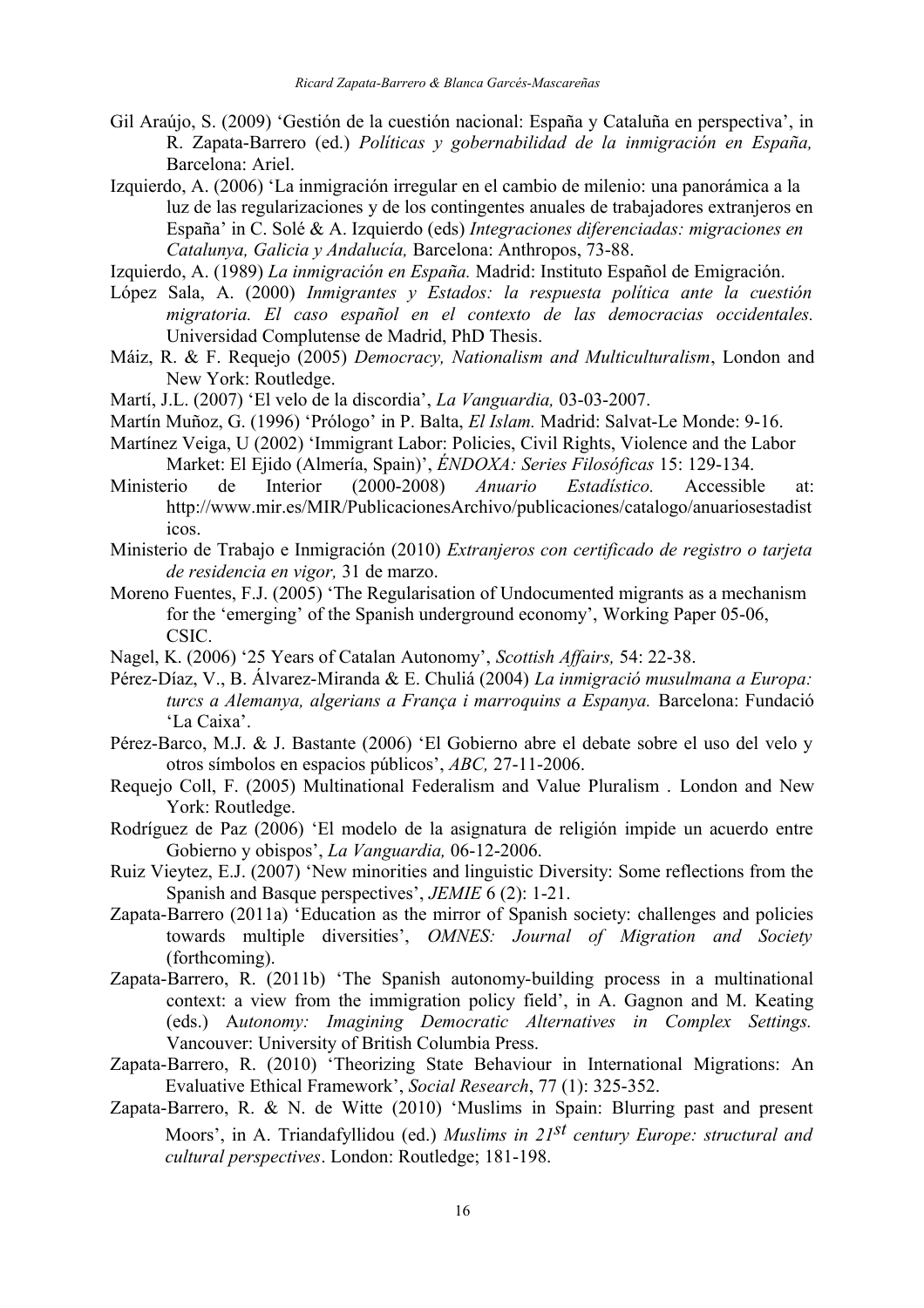- Zapata-Barrero, R. (2009) '¿Existe un enfoque propio de gestión de la inmigración? Filosofía práctica de la política de gobernabilidad en España' in R. Zapata-Barrero (ed.) *Políticas y gobernabilidad de la inmigración en España,* Barcelona: Ariel.
- Zapata-Barrero, R. (2006) 'The Muslim Community and Spanish Tradition: Maurophobia as a Fact, and Impartiality as a Desiratum', in T. Modood, A. Triandafyllidou & R. Zapata-Barrero (eds) *Multiculturalism, Muslims and Citizenship: a European Approach.* New York: Routledge.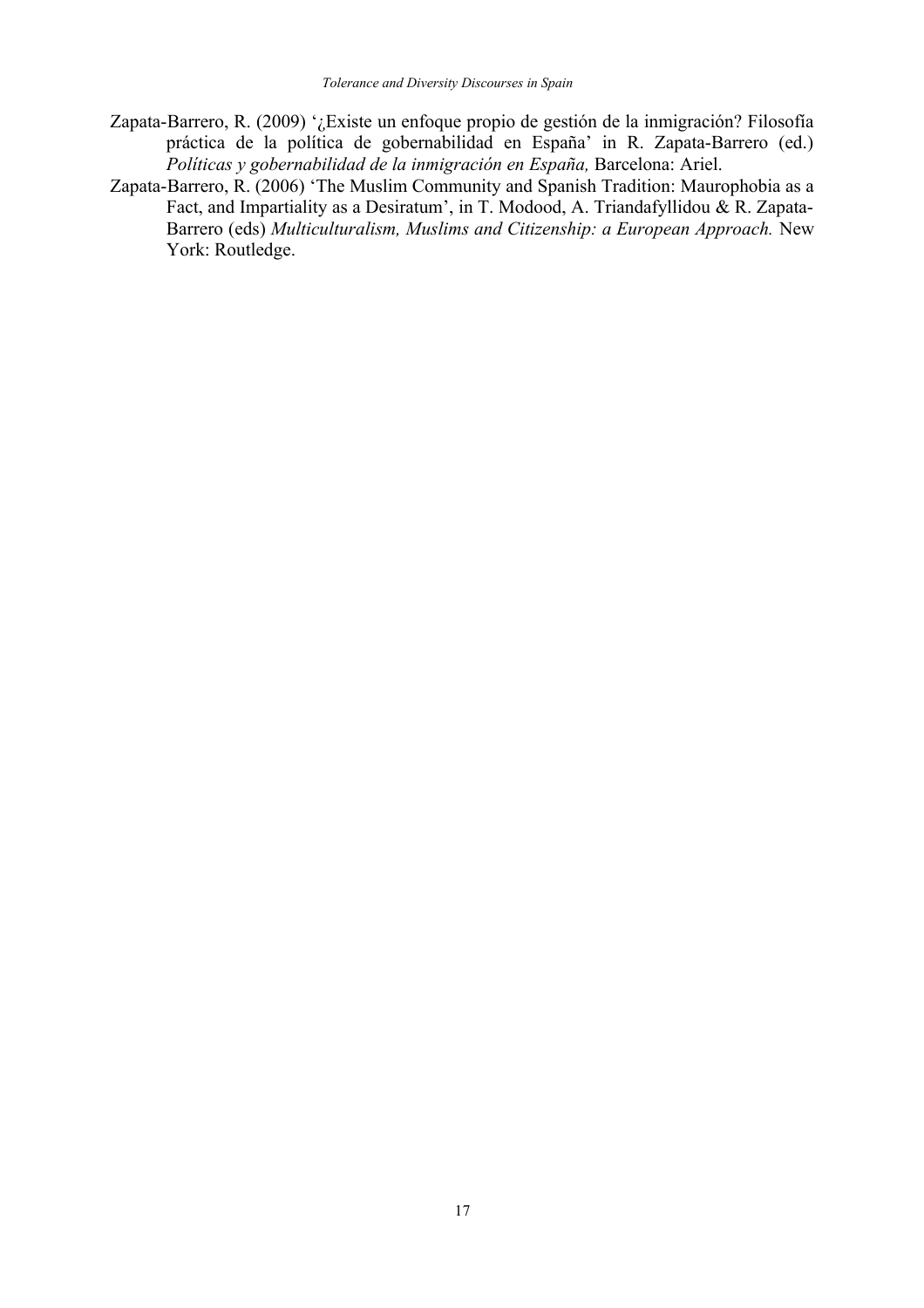*Ricard Zapata-Barrero & Blanca Garcés-Mascareñas*